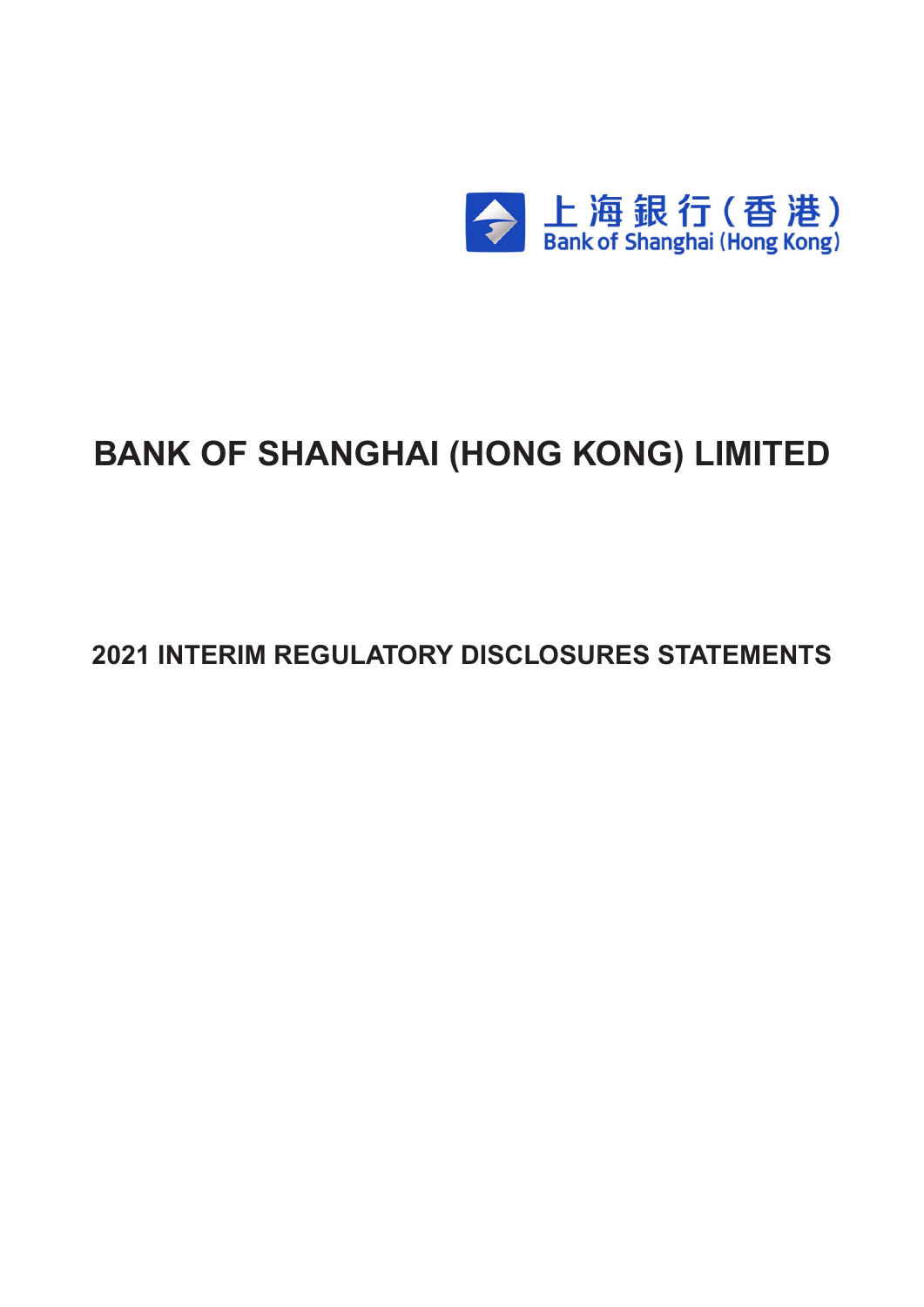### **CONTENTS**

|                                                     | Pages        |
|-----------------------------------------------------|--------------|
| Introduction                                        | $\mathbf{1}$ |
| <b>Key Prudential Ratios</b>                        | $\mathbf{1}$ |
| <b>Composition of Capital</b>                       | $\sqrt{3}$   |
| Leverage Ratio                                      | 15           |
| Overview of Risk-weighted Amount                    | 17           |
| <b>Credit Risk</b>                                  | 19           |
| <b>Counterparty Credit Risk</b>                     | 22           |
| Market Risk Under Standardized Approach             | 24           |
| <b>International Claims</b>                         | 24           |
| Further Analysis of Loans and Advances to Customers | 25           |
| <b>Mainland Activities</b>                          | 29           |
| <b>Currency Concentrations</b>                      | 31           |
| <b>Countercyclical Capital Buffer</b>               | 31           |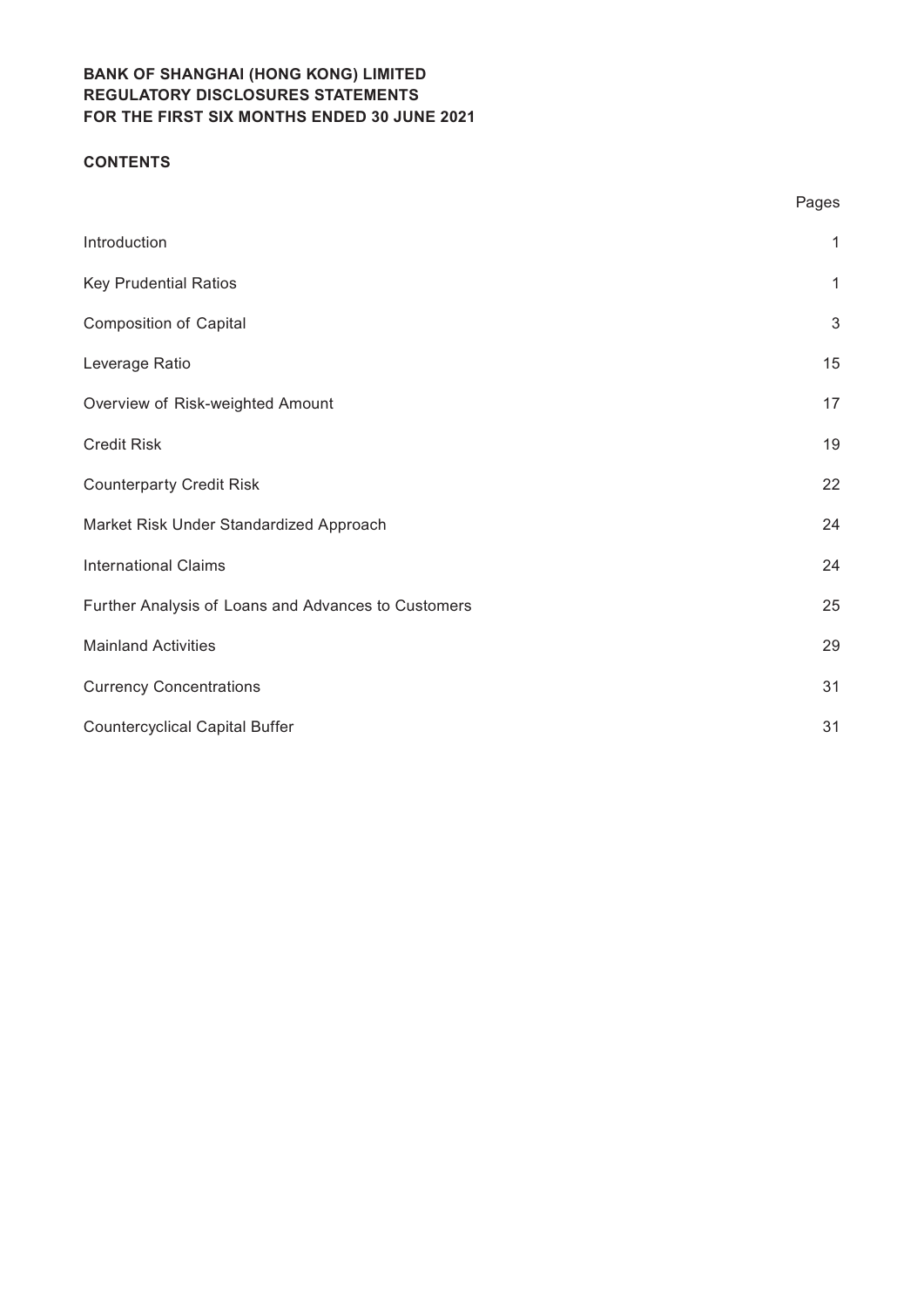### **1 INTRODUCTION**

The information contained in this document is for Bank of Shanghai (Hong Kong) Limited ("**the Company**") and its subsidiaries (together "**the Group**") and is prepared in accordance with the Banking (Disclosure) Rules and disclosure templates issued by the Hong Kong Monetary Authority ("**HKMA**").

#### **Basis of preparation**

For regulatory reporting purpose, the Company is required to report its capital adequacy ratios, leverage ratios and liquidity maintenance ratio ("**LMR**") on an unconsolidated basis. The other financial information contained in this document is prepared based on an unconsolidated base unless otherwise specified.

In calculating the risk-weighted amount ("**RWA**"), the Company adopted the Standardised (Credit Risk) Approach for credit risk and the Standardised (Market Risk) Approach for market risk. For operational risk, the capital requirement was determined by using the Basic Indicator Approach.

#### **2 KEY PRUDENTIAL RATIOS**

The following table provides an overview of the Bank's key prudential ratios.

| <b>In HK\$'000</b> |                                                                                  | As at<br>30 June<br>2021 | As at<br>31 March<br>2021 | As at<br>31 December<br>2020 | As at<br>30 September<br>2020 | As at<br>30 June<br>2020 |
|--------------------|----------------------------------------------------------------------------------|--------------------------|---------------------------|------------------------------|-------------------------------|--------------------------|
|                    | <b>Regulatory Capital (amount)</b>                                               |                          |                           |                              |                               |                          |
| 1                  | Common Equity Tier 1 (CET1)                                                      | 4,555,639                | 4,587,428                 | 4,465,317                    | 4,502,677                     | 4,468,116                |
| $\overline{2}$     | Tier 1                                                                           | 4,555,639                | 4,587,428                 | 4,465,317                    | 4,502,677                     | 4,468,116                |
| 3                  | <b>Total Capital</b>                                                             | 4,782,964                | 4,790,542                 | 4,711,552                    | 4,748,816                     | 4,667,587                |
|                    | RWA (amount)                                                                     |                          |                           |                              |                               |                          |
| 4                  | <b>Total RWA</b>                                                                 | 26,025,484               | 25,307,458                | 25, 143, 135                 | 25,906,784                    | 23,873,089               |
|                    | Risk-based regulatory capital ratios (as a<br>percentage of RWA)                 |                          |                           |                              |                               |                          |
| 5                  | CET1 ratio (%)                                                                   | 17.5                     | 18.1                      | 17.8                         | 17.4                          | 18.7                     |
| 6                  | Tier 1 ratio $(\%)$                                                              | 17.5                     | 18.1                      | 17.8                         | 17.4                          | 18.7                     |
| $\overline{7}$     | Total Capital ratio (%)                                                          | 18.4                     | 18.9                      | 18.7                         | 18.3                          | 19.6                     |
|                    | Additional CET1 buffer requirements (as a<br>percentage of RWA)                  |                          |                           |                              |                               |                          |
| 8                  | Capital conservation buffer requirement (%)                                      | 2.500                    | 2.500                     | 2.500                        | 2.500                         | 2.500                    |
| 9                  | Countercyclical capital buffer requirement (%)                                   | 0.451                    | 0.433                     | 0.472                        | 0.443                         | 0.432                    |
| 10                 | Higher loss absorbency requirements (%) (applicable<br>only to G-SIBs or D-SIBs) |                          |                           |                              |                               |                          |
| 11                 | Total Al-specific CET1 buffer requirements (%)                                   | 2.951                    | 2.933                     | 2.972                        | 2.943                         | 2.932                    |
| 12                 | CET1 available after meeting the AI's minimum<br>capital requirements (%)        | 10.4                     | 10.9                      | 10.7                         | 10.3                          | 11.6                     |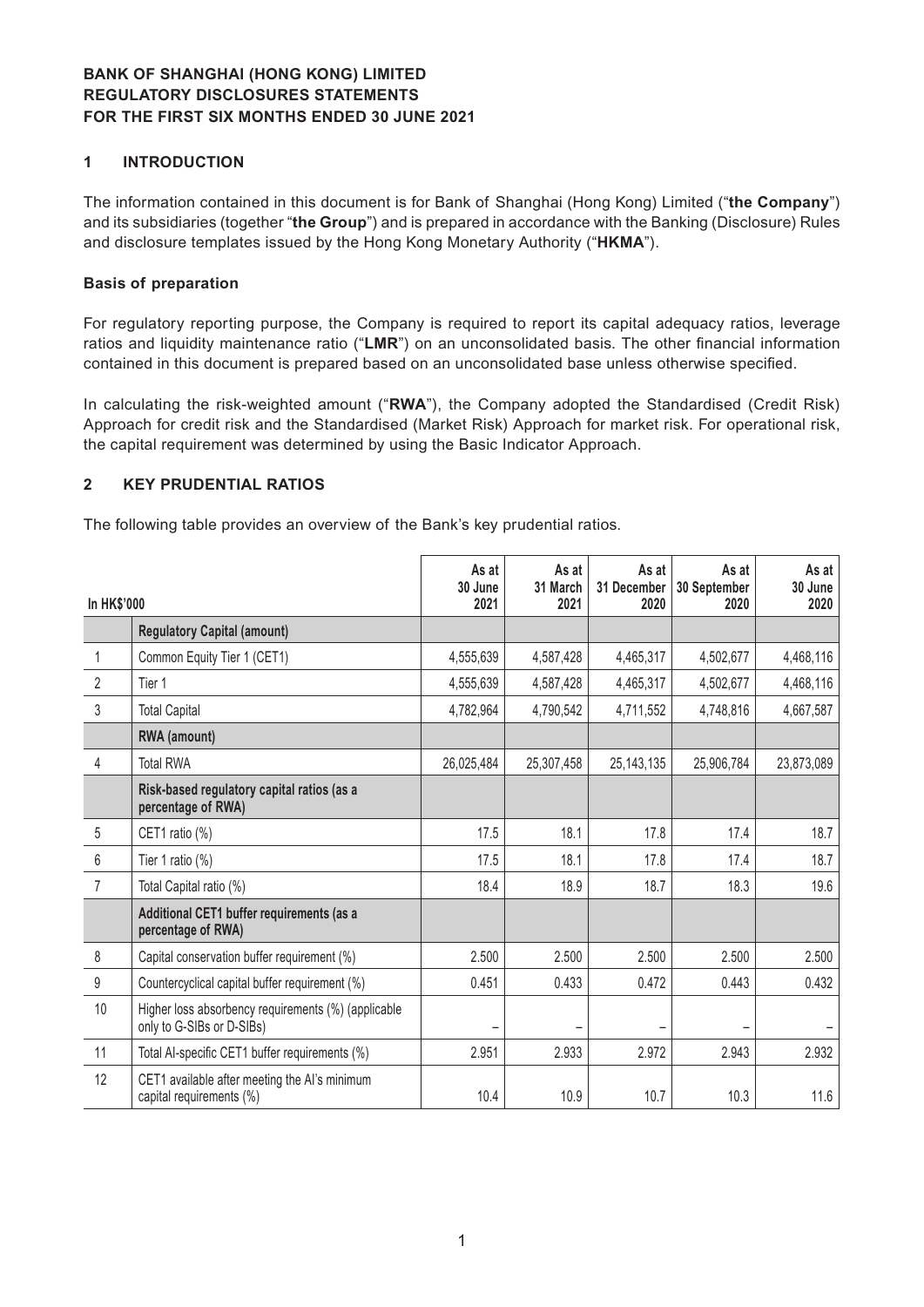# **2 KEY PRUDENTIAL RATIOS (CONTINUED)**

| In HK\$'000 |                                                                              | As at<br>30 June<br>2021 | As at<br>31 March<br>2021 | As at<br>31 December<br>2020 | As at<br>30 September<br>2020 | As at<br>30 June<br>2020 |
|-------------|------------------------------------------------------------------------------|--------------------------|---------------------------|------------------------------|-------------------------------|--------------------------|
|             | <b>Basel III Leverage ratio</b>                                              |                          |                           |                              |                               |                          |
| 13          | Total Leverage ratio (LR) exposure measure                                   | 30,979,169               | 30,842,619                | 29, 162, 128                 | 29,413,775                    | 28,849,625               |
| 14          | $LR$ (%)                                                                     | 14.7                     | 14.9                      | 15.3                         | 15.3                          | 15.5                     |
|             | Liquidity Coverage Ratio (LCR) / Liquidity<br><b>Maintenance Ratio (LMR)</b> |                          |                           |                              |                               |                          |
|             | Applicable to category 1 institution only:                                   |                          |                           |                              |                               |                          |
| 15          | Total high quality liquid assets (HQLA)                                      | NA                       | <b>NA</b>                 | <b>NA</b>                    | <b>NA</b>                     | <b>NA</b>                |
| 16          | Total net cash outflows                                                      | <b>NA</b>                | <b>NA</b>                 | <b>NA</b>                    | <b>NA</b>                     | NA                       |
| 17          | $LCR(\% )$                                                                   | <b>NA</b>                | <b>NA</b>                 | <b>NA</b>                    | <b>NA</b>                     | <b>NA</b>                |
|             | Applicable to category 2 institution only:                                   |                          |                           |                              |                               |                          |
| 17a         | LMR $(\%)$                                                                   | 74.1                     | 66.1                      | 77.2                         | 70.1                          | 65.8                     |
|             | Net Stable Funding Ratio (NSFR) / Core Funding<br>Ratio (CFR)                |                          |                           |                              |                               |                          |
|             | Applicable to category 1 institution only:                                   |                          |                           |                              |                               |                          |
| 18          | Total available stable funding                                               | <b>NA</b>                | <b>NA</b>                 | <b>NA</b>                    | <b>NA</b>                     | <b>NA</b>                |
| 19          | Total required stable funding                                                | <b>NA</b>                | <b>NA</b>                 | <b>NA</b>                    | <b>NA</b>                     | <b>NA</b>                |
| 20          | NSFR (%)                                                                     | <b>NA</b>                | <b>NA</b>                 | NA                           | NA                            | <b>NA</b>                |
|             | Applicable to category 2A institution only:                                  |                          |                           |                              |                               |                          |
| 20a         | CFR (%)                                                                      | 128.2                    | 120.6                     | 116.6                        | 125.7                         | 112.5                    |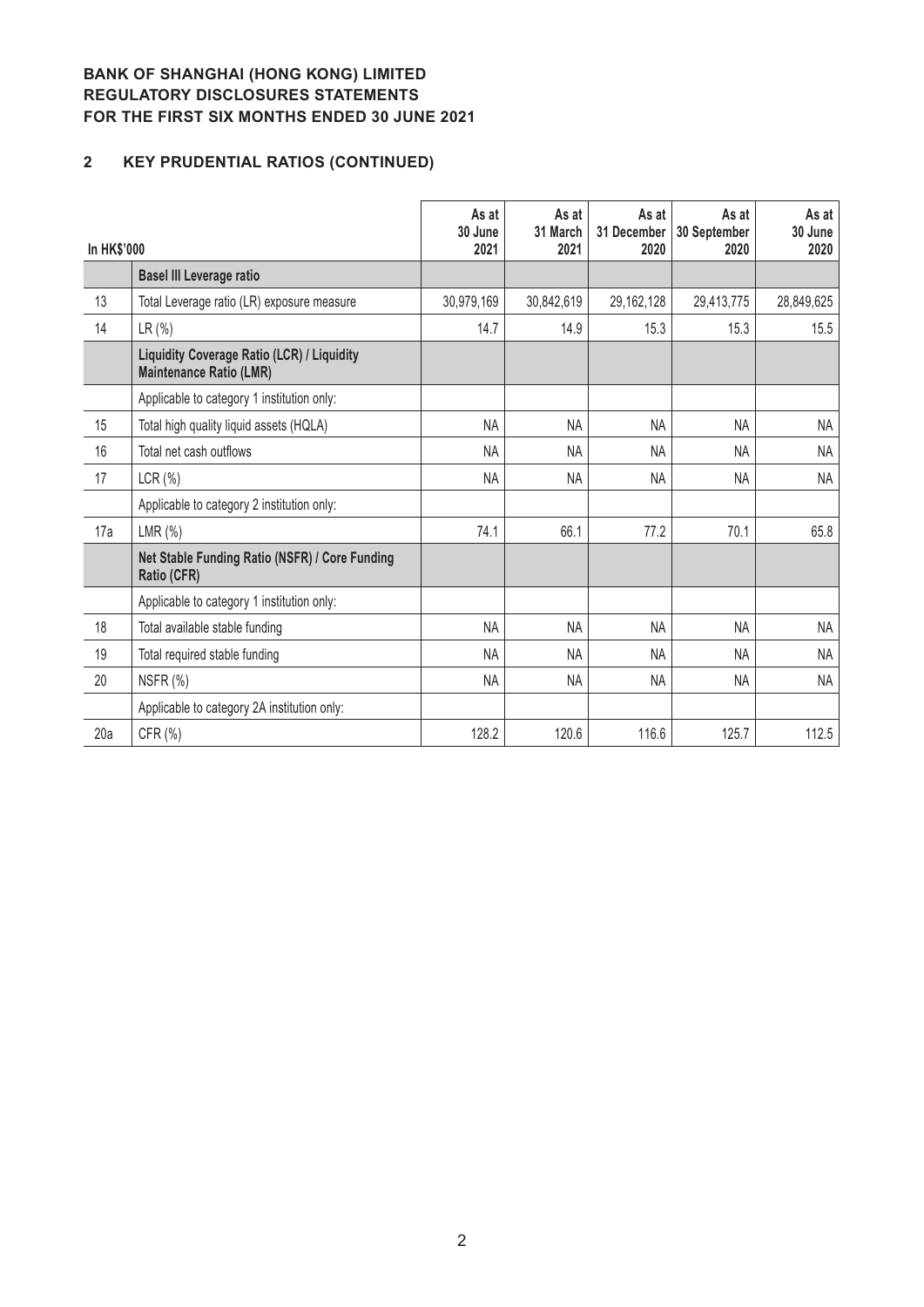### **3 COMPOSITION OF CAPITAL**

### **(a) Financial Statements and Regulatory Scope of Consolidation**

Capital adequacy ratios were calculated in accordance with the Capital Rules issued by the HKMA. The basis of consolidation for regulatory reporting purposes is different from the basis of consolidation for accounting purposes. As specified in a notice from the HKMA in accordance with Section 3C of the Capital Rules, the Company is only required to calculate capital adequacy ratio on an unconsolidated basis. Subsidiaries not included in consolidation for regulatory reporting purposes are companies that are authorised and supervised by a regulator and are subject to supervisory arrangements regarding the maintenance of adequate capital to support business activities comparable to those prescribed for authorized institutions under the Capital Rules and the Banking Ordinance. Details of subsidiaries that are not included in consolidation for regulatory reporting purposes are as follows:

| <b>Name of companies</b>                                                                                | <b>Principal activities</b>             | <b>Total assets</b><br>as at<br>30 June 2021<br><b>HK\$'000</b> | <b>Total equity</b><br>as at<br>30 June 2021<br><b>HK\$'000</b> |
|---------------------------------------------------------------------------------------------------------|-----------------------------------------|-----------------------------------------------------------------|-----------------------------------------------------------------|
|                                                                                                         |                                         |                                                                 |                                                                 |
| <b>BOSC International Company Limited</b>                                                               | Investment banking                      | 866,875                                                         | 807,415                                                         |
| <b>BOSC International Securities Limited</b>                                                            | Dormant                                 | 9,995                                                           | 9,858                                                           |
| <b>BOSC International Asset Management Limited</b>                                                      | Dormant                                 | 5,000                                                           | 4,858                                                           |
| <b>BOSC International Financial Products Limited</b><br>(formerly "BOSC International Capital Limited") | Corporate finance                       | 10,000                                                          | 9,855                                                           |
| <b>BOSC</b> International Investment Limited                                                            | Investment trading                      | 5,203,790                                                       | 258,517                                                         |
| BOSC International (Shenzhen) Company Limited                                                           | Corporate advisory                      | 681,066                                                         | 332,247                                                         |
| BOSC International Advisory (Shenzhen) Company<br>Limited                                               | Corporate advisory                      | 164,959                                                         | 72,558                                                          |
| <b>BOSC International Equity Investment Fund</b><br>Management (Shenzhen) Company Limited               | Fund management                         | 6,313                                                           | (3,912)                                                         |
| BOSC International Investment (Shenzhen) Company Investment trading<br>Limited                          |                                         | 15,089                                                          | 12,665                                                          |
| <b>BOSC International (BVI) Limited</b>                                                                 | Special purpose entity for<br>financing | 24,422                                                          | 18,773                                                          |
| <b>BOSCI (BVI) Limited</b>                                                                              | Special purpose entity for<br>financing | 3,878,753                                                       | 536                                                             |
| BOSC International Investment (BVI) Limited                                                             | Investment trading                      |                                                                 | (23)                                                            |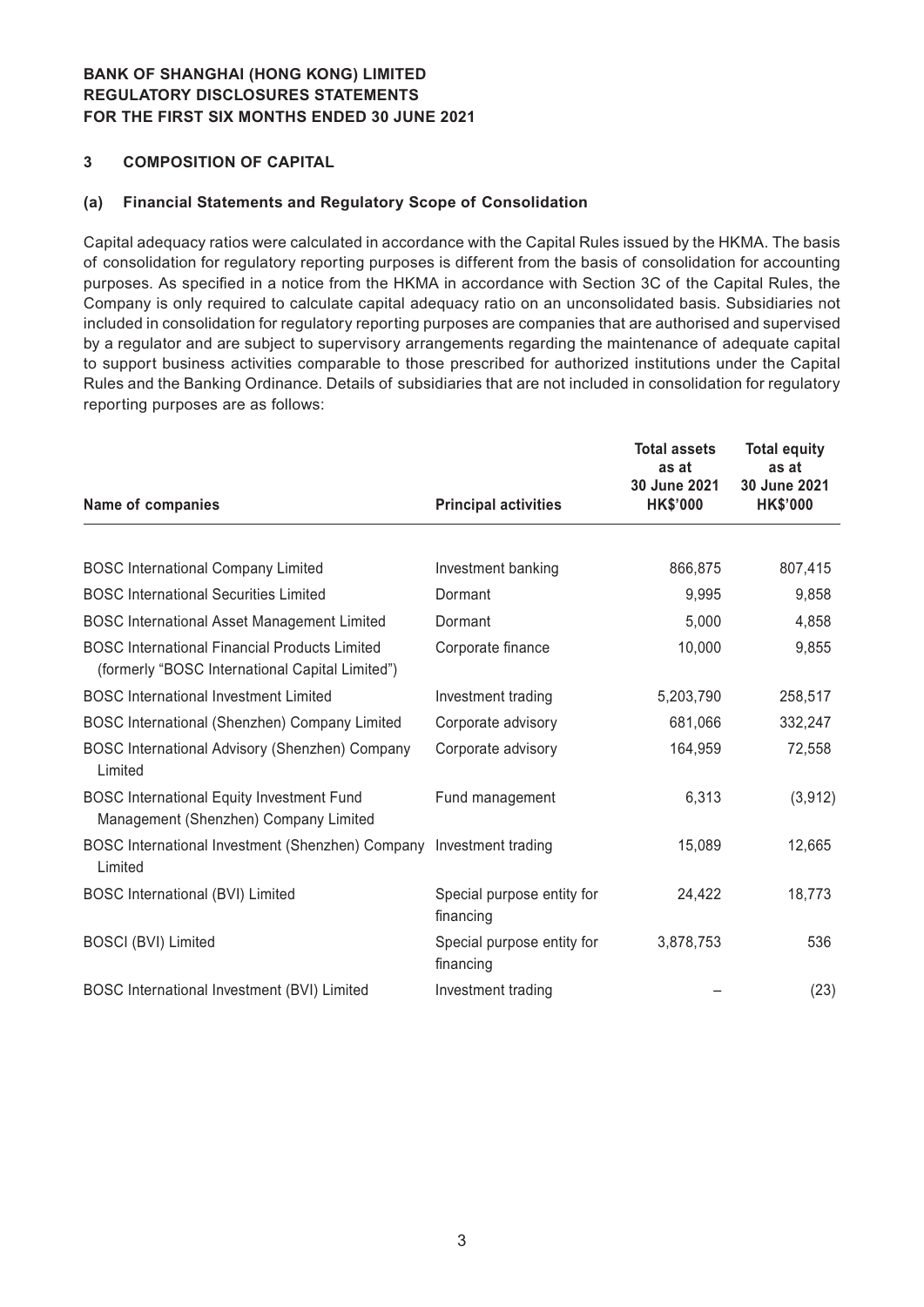### **3 COMPOSITION OF CAPITAL (CONTINUED)**

### **(b) Capital Adequacy and Reconciliation of Regulatory Capital to the Balance Sheet**

#### **Table 1 : Reconciliation of Regulatory Scope Consolidated Balance Sheet to Capital Components**

|                                                                            | <b>Balance sheet</b><br>as in published<br>disclosure<br>statements | <b>Under</b><br>regulatory<br>scope of<br>consolidation | <b>Cross</b><br>reference<br>to Capital<br><b>Disclosures</b> |
|----------------------------------------------------------------------------|---------------------------------------------------------------------|---------------------------------------------------------|---------------------------------------------------------------|
|                                                                            | As at<br>30 June 2021                                               | As at<br>30 June 2021                                   |                                                               |
|                                                                            | HK\$'000                                                            | HK\$'000                                                |                                                               |
| <b>Assets</b>                                                              |                                                                     |                                                         |                                                               |
| Cash and balances from banks and central bank                              | 1,357,284                                                           | 1,167,886                                               |                                                               |
| of which: collective provision eligible for inclusion in Tier 2<br>capital |                                                                     | 68                                                      | (1)                                                           |
| Placements with and advances to banks                                      | 1,374,667                                                           | 1,374,667                                               |                                                               |
| of which: collective provision eligible for inclusion in Tier 2<br>capital |                                                                     | 329                                                     | (2)                                                           |
| Financial assets at fair value through profit and loss                     | 1,027,213                                                           | 459,769                                                 |                                                               |
| Derivative financial assets                                                | 36,440                                                              | 36,440                                                  |                                                               |
| Loans and advances to customers                                            | 19,903,739                                                          | 19,903,739                                              |                                                               |
| of which: collective provision eligible for inclusion in Tier 2<br>capital |                                                                     | 212,685                                                 | (3)                                                           |
| Investment securities                                                      | 11,931,469                                                          | 6,736,393                                               |                                                               |
| of which: collective provision eligible for inclusion in Tier 2<br>capital |                                                                     | 4,760                                                   | (4)                                                           |
| Interests in associate                                                     | 4,419                                                               |                                                         |                                                               |
| Investment in subsidiary                                                   |                                                                     | 780,000                                                 |                                                               |
| Property and equipments                                                    | 23,373                                                              | 10,112                                                  |                                                               |
| Intangible assets                                                          | 2,616                                                               | 2,442                                                   | (5)                                                           |
| Current tax recoverable                                                    | 33,805                                                              | 30,984                                                  |                                                               |
| Deferred tax assets                                                        | 68,973                                                              | 33,024                                                  | (6)                                                           |
| of which: deferred tax liabilities related to intangible assets            |                                                                     | 277                                                     | (7)                                                           |
| Other assets                                                               | 295,289                                                             | 136,424                                                 |                                                               |
| <b>Total assets</b>                                                        | 36,059,287                                                          | 30,671,880                                              |                                                               |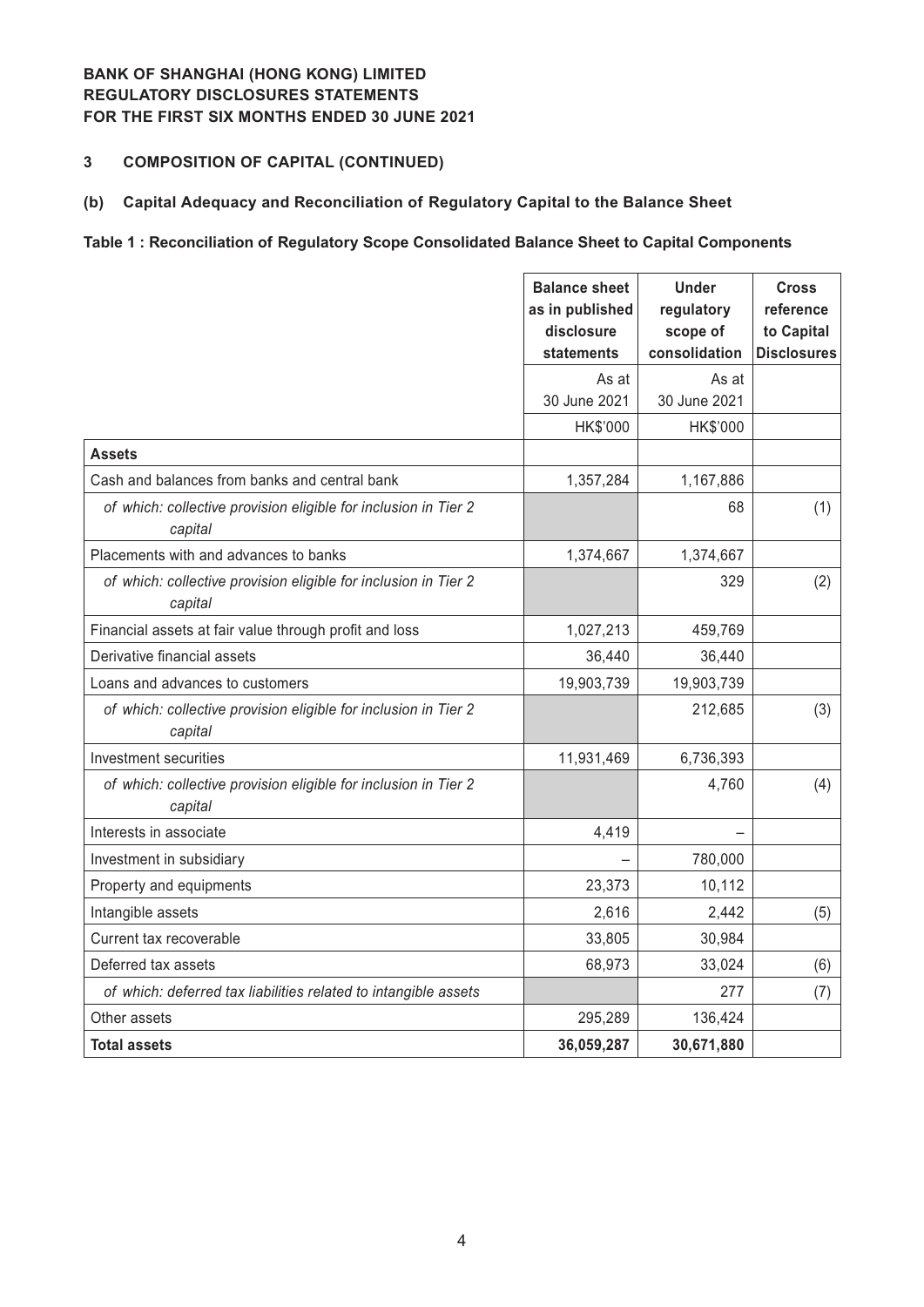### **3 COMPOSITION OF CAPITAL (CONTINUED)**

### **(b) Capital Adequacy and Reconciliation of Regulatory Capital to the Balance Sheet (continued)**

#### **Table 1 : Reconciliation of Regulatory Scope Consolidated Balance Sheet to Capital Components (continued)**

|                                                                            | <b>Balance sheet</b><br>as in published<br>disclosure<br>statements | <b>Under</b><br>regulatory<br>scope of<br>consolidation | <b>Cross</b><br>reference<br>to Capital<br><b>Disclosures</b> |
|----------------------------------------------------------------------------|---------------------------------------------------------------------|---------------------------------------------------------|---------------------------------------------------------------|
|                                                                            | As at<br>30 June 2021                                               | As at<br>30 June 2021                                   |                                                               |
|                                                                            | HK\$'000                                                            | HK\$'000                                                |                                                               |
| <b>Liabilities</b>                                                         |                                                                     |                                                         |                                                               |
| Deposits from customers                                                    | 13,101,427                                                          | 13,105,065                                              |                                                               |
| Deposits from banks                                                        | 4,927,530                                                           | 4,927,530                                               |                                                               |
| Financial assets sold under repurchase agreement                           | 164,744                                                             |                                                         |                                                               |
| Derivative financial liabilities                                           | 29,046                                                              | 29,046                                                  |                                                               |
| Certificates of deposit and other debt securities issued                   | 11,352,502                                                          | 7,489,648                                               |                                                               |
| Current tax payable                                                        | 74,831                                                              |                                                         |                                                               |
| Deferred tax liabilities                                                   | 59                                                                  |                                                         |                                                               |
| Lease liabilities                                                          | 20,420                                                              | 8,102                                                   |                                                               |
| Short-term borrowings                                                      | 619,400                                                             |                                                         |                                                               |
| <b>Other liabilities</b>                                                   | 429,623                                                             | 221,373                                                 |                                                               |
| of which: collective provision eligible for inclusion in Tier 2<br>capital |                                                                     | 9,483                                                   | (8)                                                           |
| <b>Total liabilities</b>                                                   | 30,719,582                                                          | 25,780,764                                              |                                                               |
| <b>Equity</b>                                                              |                                                                     |                                                         |                                                               |
| Share capital                                                              | 4,000,000                                                           | 4,000,000                                               |                                                               |
| of which: amount eligible for CET1                                         | 4,000,000                                                           | 4,000,000                                               | (9)                                                           |
| of which: amount eligible for AT1                                          |                                                                     |                                                         |                                                               |
| Retained profits                                                           | 1,368,177                                                           | 853,942                                                 | (10)                                                          |
| Other reserves                                                             | (28, 472)                                                           | 37,174                                                  | (11)                                                          |
| of which: regulatory reserves                                              |                                                                     |                                                         |                                                               |
| <b>Total equity</b>                                                        | 5,339,705                                                           | 4,891,116                                               |                                                               |
| <b>Total equity and liabilities</b>                                        | 36,059,287                                                          | 30,671,880                                              |                                                               |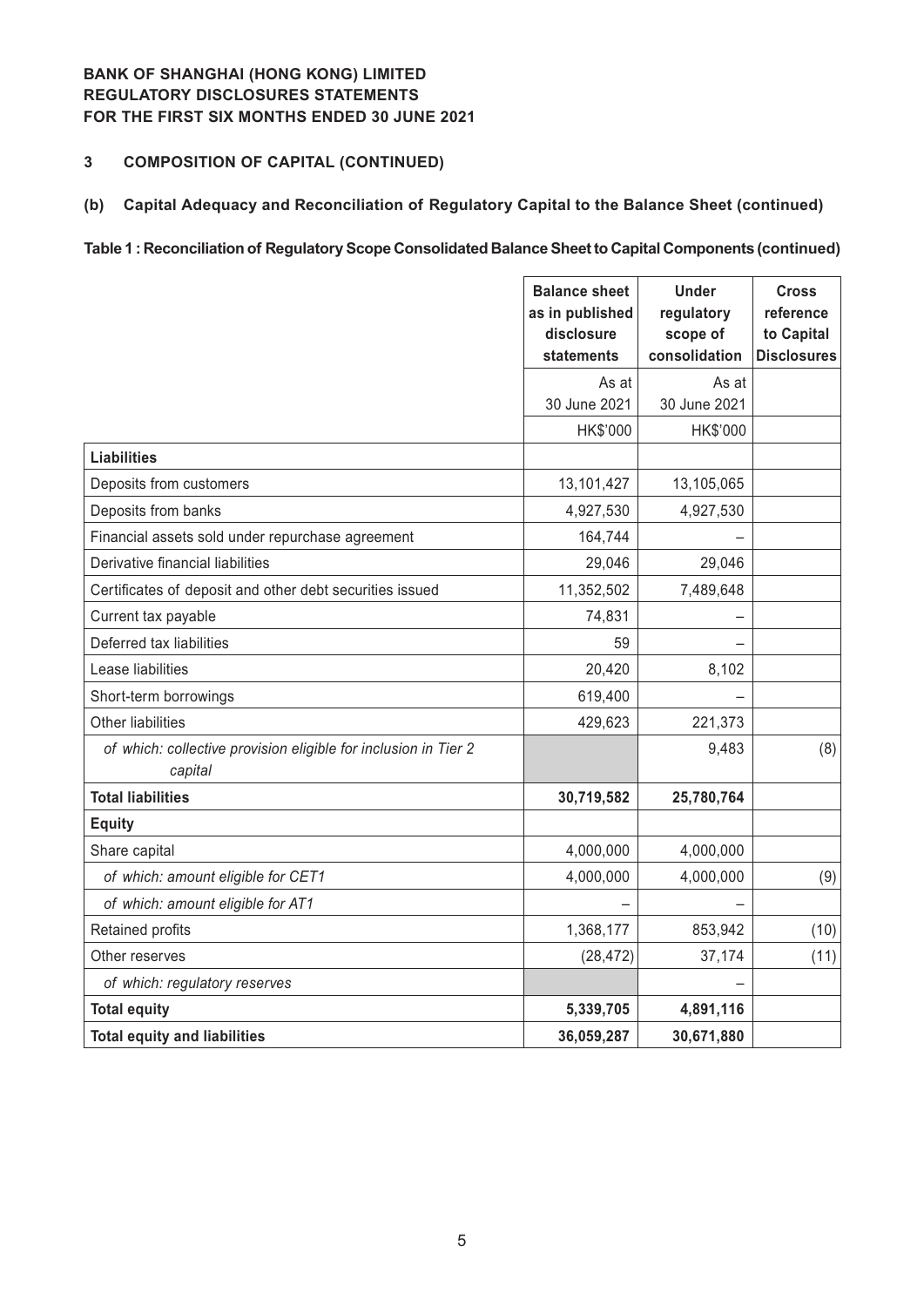### **3 COMPOSITION OF CAPITAL (CONTINUED)**

### **(b) Capital Adequacy and Reconciliation of Regulatory Capital to the Balance Sheet (continued)**

#### **Table 2 : Capital Disclosures**

As the Company does not have any capital deduction qualified for transition arrangement under section 3 of Schedule 4H of the Banking (Capital) Rules ("**BCR**"), the Company has applied full capital deductions under BCR and the Company adopted this Capital Disclosures Template for making disclosures specified in the relevant subsections of section 24 of Banking (Disclosures) Rules.

|   |                                                                                                                          | (a)             | (b)                                                                                                                          |
|---|--------------------------------------------------------------------------------------------------------------------------|-----------------|------------------------------------------------------------------------------------------------------------------------------|
|   |                                                                                                                          | <b>HK\$'000</b> | Source based<br>on reference<br>numbers/letters<br>of the balance<br>sheet under the<br>regulatory scope<br>of consolidation |
|   | <b>CET1 capital: instruments and reserves</b>                                                                            |                 |                                                                                                                              |
| 1 | Directly issued qualifying CET1 capital instruments plus any related share premium                                       | 4,000,000       | (9)                                                                                                                          |
| 2 | Retained earnings                                                                                                        | 853,942         | (10)                                                                                                                         |
| 3 | Disclosed reserves                                                                                                       | 37,174          | (11)                                                                                                                         |
| 4 | Directly issued capital subject to phase-out arrangements from CET1 (only applicable to non-joint stock<br>aanan an isal | Not applicable  | Not applicable                                                                                                               |

| Directly issued capital subject to phase-out arrangements from CET1 (only applicable to non-joint stock<br>companies)                                                                      | Not applicable | Not applicable |
|--------------------------------------------------------------------------------------------------------------------------------------------------------------------------------------------|----------------|----------------|
| Minority interests arising from CET1 capital instruments issued by consolidated bank subsidiaries and<br>held by third parties (amount allowed in CET1 capital of the consolidation group) |                |                |
| CET1 capital before regulatory adjustments                                                                                                                                                 | 4,891,116      |                |
| <b>CET1</b> capital: regulatory deductions                                                                                                                                                 |                |                |
| Valuation adjustments                                                                                                                                                                      | -              |                |
| Goodwill (net of associated deferred tax liabilities)                                                                                                                                      |                |                |
| Other intangible assets (net of associated deferred tax liabilities)                                                                                                                       | 2,165          | $(5) - (7)$    |
| Deferred tax assets (net of deferred tax liabilities)                                                                                                                                      | 33,301         | $(6) + (7)$    |
| Cash flow hedge reserve                                                                                                                                                                    |                |                |
| Excess of total EL amount over total eligible provisions under the IRB approach                                                                                                            |                |                |
| Credit-enhancing interest-only strip, and any gain-on-sale and other increase in the CET1 capital arising<br>from securitization transactions                                              |                |                |
| Gains and losses due to changes in own credit risk on fair valued liabilities                                                                                                              |                |                |
| Defined benefit pension fund net assets (net of associated deferred tax liabilities)                                                                                                       | -              |                |
| Investments in own CET1 capital instruments (if not already netted off paid-in capital on reported<br>balance sheet)                                                                       |                |                |
|                                                                                                                                                                                            |                |                |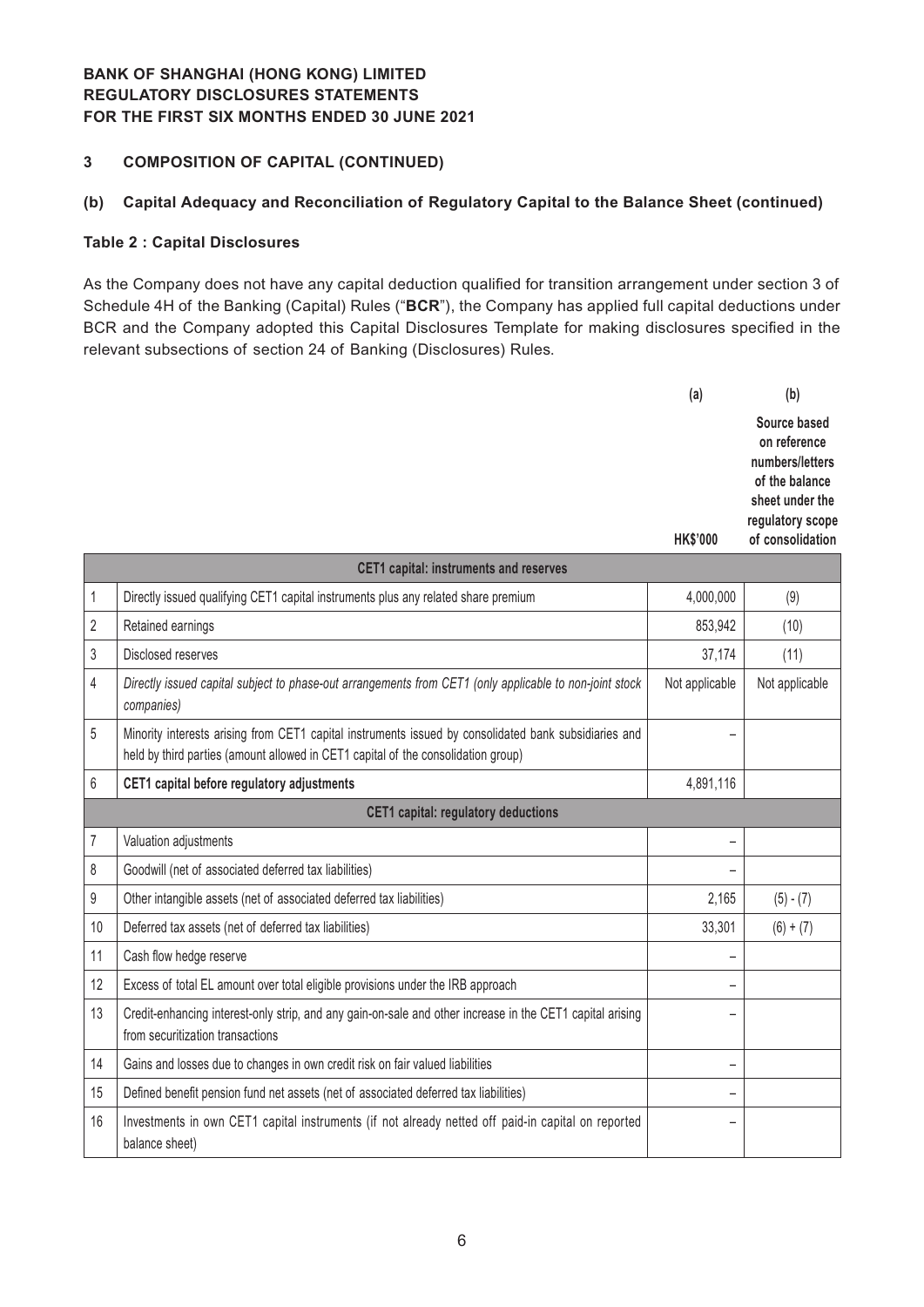# **3 COMPOSITION OF CAPITAL (CONTINUED)**

# **(b) Capital Adequacy and Reconciliation of Regulatory Capital to the Balance Sheet (continued)**

|                 |                                                                                                                                                                                      | (a)             | (b)                                                                                                      |
|-----------------|--------------------------------------------------------------------------------------------------------------------------------------------------------------------------------------|-----------------|----------------------------------------------------------------------------------------------------------|
|                 |                                                                                                                                                                                      |                 | Source based<br>on reference<br>numbers/letters<br>of the balance<br>sheet under the<br>regulatory scope |
|                 |                                                                                                                                                                                      | <b>HK\$'000</b> | of consolidation                                                                                         |
| 17              | Reciprocal cross-holdings in CET1 capital instruments                                                                                                                                |                 |                                                                                                          |
| 18              | Insignificant LAC investments in CET1 capital instruments issued by financial sector entities that are<br>outside the scope of regulatory consolidation (amount above 10% threshold) |                 |                                                                                                          |
| 19              | Significant LAC investments in CET1 capital instruments issued by financial sector entities that are<br>outside the scope of regulatory consolidation (amount above 10% threshold)   | 300,011         |                                                                                                          |
| 20              | Mortgage servicing rights (net of associated deferred tax liabilities)                                                                                                               | Not applicable  | Not applicable                                                                                           |
| 21              | Deferred tax assets arising from temporary differences (net of associated deferred tax liabilities)                                                                                  | Not applicable  | Not applicable                                                                                           |
| 22              | Amount exceeding the 15% threshold                                                                                                                                                   | Not applicable  | Not applicable                                                                                           |
| 23              | of which: significant investments in the ordinary share of financial sector entities                                                                                                 | Not applicable  | Not applicable                                                                                           |
| 24              | of which: mortgage servicing rights                                                                                                                                                  | Not applicable  | Not applicable                                                                                           |
| 25              | of which: deferred tax assets arising from temporary differences                                                                                                                     | Not applicable  | Not applicable                                                                                           |
| 26              | National specific regulatory adjustments applied to CET1 capital                                                                                                                     |                 |                                                                                                          |
| 26a             | Cumulative fair value gains arising from the revaluation of land and buildings (own-use and investment<br>properties)                                                                |                 |                                                                                                          |
| 26 <sub>b</sub> | Regulatory reserve for general banking risks                                                                                                                                         |                 |                                                                                                          |
| 26c             | Securitization exposures specified in a notice given by the MA                                                                                                                       |                 |                                                                                                          |
| 26d             | Cumulative losses below depreciated cost arising from the institution's holdings of land and buildings                                                                               |                 |                                                                                                          |
| 26e             | Capital shortfall of regulated non-bank subsidiaries                                                                                                                                 |                 |                                                                                                          |
| 26f             | Capital investment in a connected company which is a commercial entity (amount above 15% of the<br>reporting institution's capital base)                                             | -               |                                                                                                          |
| 27              | Regulatory deductions applied to CET1 capital due to insufficient AT1 capital and Tier 2 capital to cover<br>deductions                                                              |                 |                                                                                                          |
| 28              | Total regulatory deductions to CET1 capital                                                                                                                                          | 335,477         |                                                                                                          |
| 29              | <b>CET1</b> capital                                                                                                                                                                  | 4,555,639       |                                                                                                          |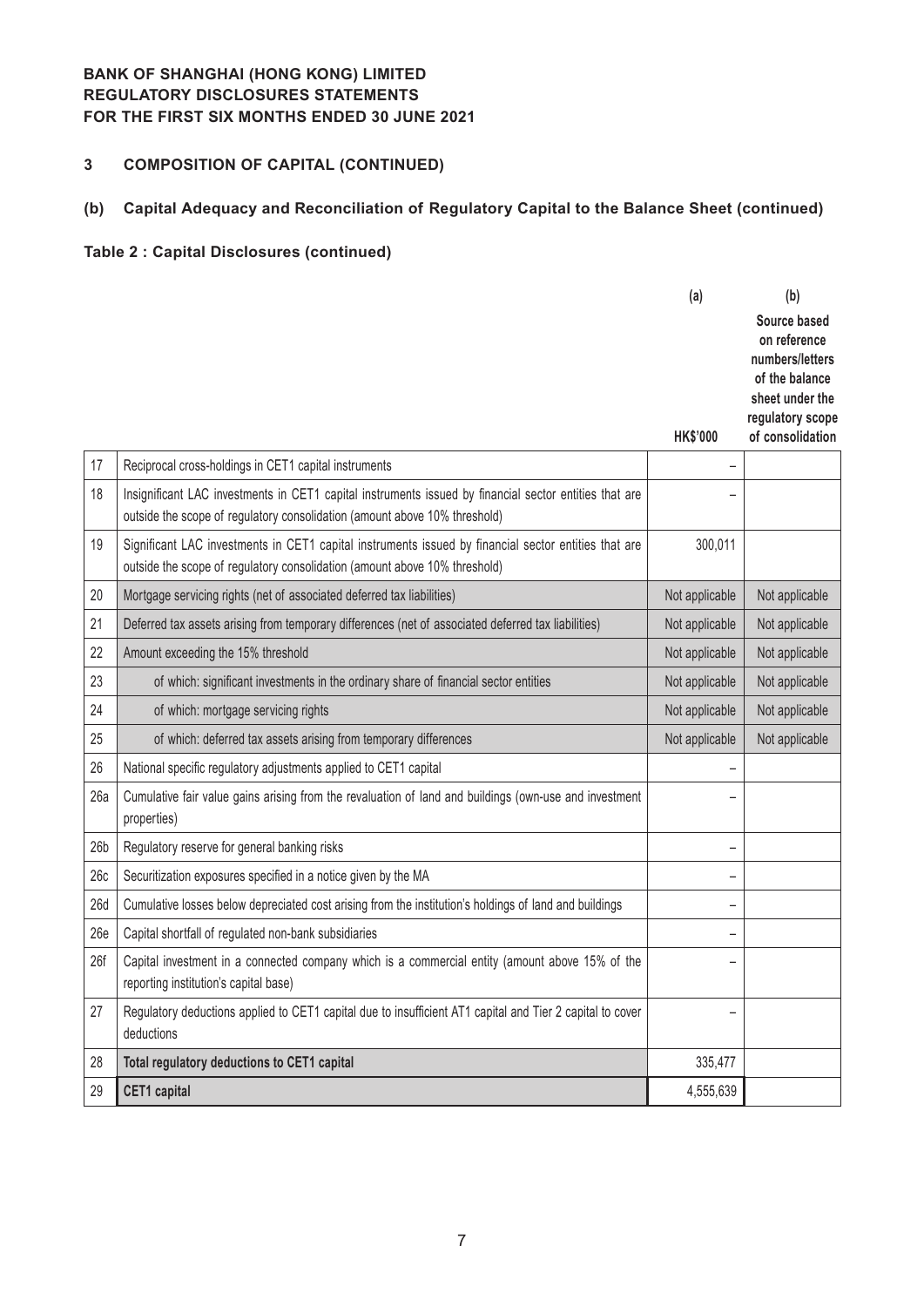# **3 COMPOSITION OF CAPITAL (CONTINUED)**

# **(b) Capital Adequacy and Reconciliation of Regulatory Capital to the Balance Sheet (continued)**

|    |                                                                                                                                                                                     | (a)                      | (b)                                                                                                                          |
|----|-------------------------------------------------------------------------------------------------------------------------------------------------------------------------------------|--------------------------|------------------------------------------------------------------------------------------------------------------------------|
|    |                                                                                                                                                                                     | <b>HK\$'000</b>          | Source based<br>on reference<br>numbers/letters<br>of the balance<br>sheet under the<br>regulatory scope<br>of consolidation |
|    | AT1 capital: instruments                                                                                                                                                            |                          |                                                                                                                              |
| 30 | Qualifying AT1 capital instruments plus any related share premium                                                                                                                   | -                        |                                                                                                                              |
| 31 | of which: classified as equity under applicable accounting standards                                                                                                                |                          |                                                                                                                              |
| 32 | of which: classified as liabilities under applicable accounting standards                                                                                                           | -                        |                                                                                                                              |
| 33 | Capital instruments subject to phase-out arrangements from AT1 capital                                                                                                              | -                        |                                                                                                                              |
| 34 | AT1 capital instruments issued by consolidated bank subsidiaries and held by third parties (amount<br>allowed in AT1 capital of the consolidation group)                            | $\overline{\phantom{0}}$ |                                                                                                                              |
| 35 | of which: AT1 capital instruments issued by subsidiaries subject to phase-out arrangements                                                                                          | $\overline{\phantom{0}}$ |                                                                                                                              |
| 36 | AT1 capital before regulatory deductions                                                                                                                                            |                          |                                                                                                                              |
|    | AT1 capital: regulatory deductions                                                                                                                                                  |                          |                                                                                                                              |
| 37 | Investments in own AT1 capital instruments                                                                                                                                          | $\overline{\phantom{0}}$ |                                                                                                                              |
| 38 | Reciprocal cross-holdings in AT1 capital instruments                                                                                                                                | -                        |                                                                                                                              |
| 39 | Insignificant LAC investments in AT1 capital instruments issued by financial sector entities that are<br>outside the scope of regulatory consolidation (amount above 10% threshold) |                          |                                                                                                                              |
| 40 | Significant LAC investments in AT1 capital instruments issued by financial sector entities that are outside<br>the scope of regulatory consolidation                                | $\equiv$                 |                                                                                                                              |
| 41 | National specific regulatory adjustments applied to AT1 capital                                                                                                                     | $\equiv$                 |                                                                                                                              |
| 42 | Regulatory deductions applied to AT1 capital due to insufficient Tier 2 capital to cover deductions                                                                                 | $\overline{\phantom{0}}$ |                                                                                                                              |
| 43 | Total regulatory deductions to AT1 capital                                                                                                                                          |                          |                                                                                                                              |
| 44 | AT1 capital                                                                                                                                                                         |                          |                                                                                                                              |
| 45 | Tier 1 capital (T1 = CET1 + AT1)                                                                                                                                                    | 4,555,639                |                                                                                                                              |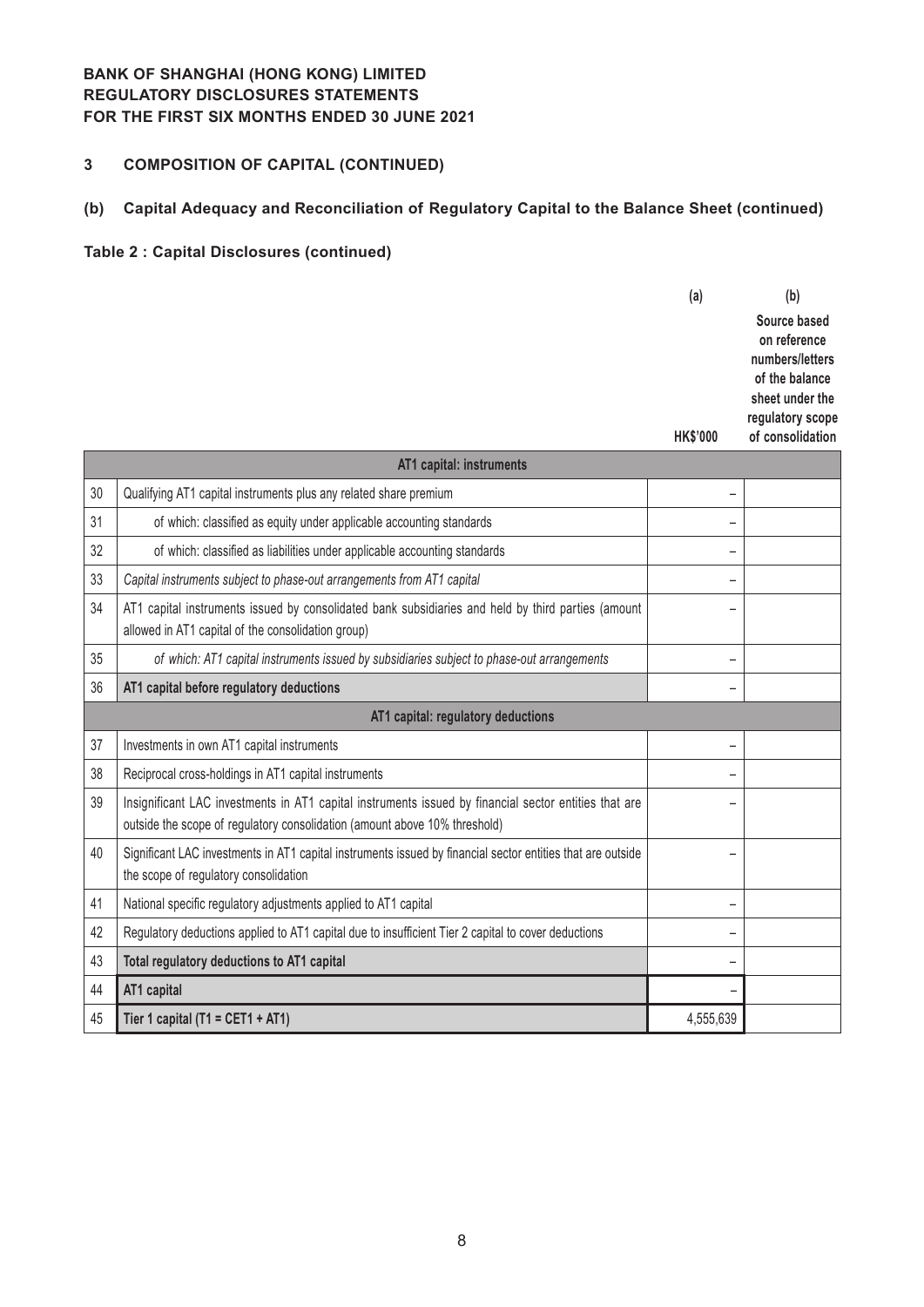# **3 COMPOSITION OF CAPITAL (CONTINUED)**

# **(b) Capital Adequacy and Reconciliation of Regulatory Capital to the Balance Sheet (continued)**

|     |                                                                                                                                                                                                                                                                                                                                          | (a)<br><b>HK\$'000</b>   | (b)<br>Source based<br>on reference<br>numbers/letters<br>of the balance<br>sheet under the<br>regulatory scope<br>of consolidation |
|-----|------------------------------------------------------------------------------------------------------------------------------------------------------------------------------------------------------------------------------------------------------------------------------------------------------------------------------------------|--------------------------|-------------------------------------------------------------------------------------------------------------------------------------|
|     | Tier 2 capital: instruments and provisions                                                                                                                                                                                                                                                                                               |                          |                                                                                                                                     |
| 46  | Qualifying Tier 2 capital instruments plus any related share premium                                                                                                                                                                                                                                                                     |                          |                                                                                                                                     |
| 47  | Capital instruments subject to phase-out arrangements from Tier 2 capital                                                                                                                                                                                                                                                                |                          |                                                                                                                                     |
| 48  | Tier 2 capital instruments issued by consolidated bank subsidiaries and held by third parties (amount<br>allowed in Tier 2 capital of the consolidation group)                                                                                                                                                                           | -                        |                                                                                                                                     |
| 49  | of which: capital instruments issued by subsidiaries subject to phase-out arrangements                                                                                                                                                                                                                                                   | $\overline{\phantom{0}}$ |                                                                                                                                     |
| 50  | Collective provisions and regulatory reserve for general banking risks eligible for inclusion in Tier 2<br>capital                                                                                                                                                                                                                       | 227,325                  | $(1) + (2) + (3) +$<br>$(4) + (8)$                                                                                                  |
| 51  | Tier 2 capital before regulatory deductions                                                                                                                                                                                                                                                                                              | 227,325                  |                                                                                                                                     |
|     | Tier 2 capital: regulatory deductions                                                                                                                                                                                                                                                                                                    |                          |                                                                                                                                     |
| 52  | Investments in own Tier 2 capital instruments                                                                                                                                                                                                                                                                                            | -                        |                                                                                                                                     |
| 53  | Reciprocal cross-holdings in Tier 2 capital instruments and non-capital LAC liabilities                                                                                                                                                                                                                                                  | -                        |                                                                                                                                     |
| 54  | Insignificant LAC investments in Tier 2 capita instruments issued by, and non-capital LAC liabilities of,<br>financial sector entities that are outside the scope of regulatory consolidation (amount above 10%<br>threshold and, where applicable, 5% threshold)                                                                        |                          |                                                                                                                                     |
| 54a | Insignificant LAC investments in non-capital LAC liabilities of financial sector entities that are outside the<br>scope of regulatory consolidation (amount formerly designated for the 5% threshold but no longer meets<br>the conditions) (for institutions defined as "section 2 institution" under §2(1) of Schedule 4F to BCR only) |                          |                                                                                                                                     |
| 55  | Significant LAC investments in Tier 2 capital instruments issued by financial sector entities that are<br>outside the scope of regulatory consolidation (net of eligible short positions)                                                                                                                                                | -                        |                                                                                                                                     |
| 55a | Significant LAC investments in non-capital LAC liabilities of financial sector entities that are outside the<br>scope of regulatory consolidation (net of eligible short positions)                                                                                                                                                      | -                        |                                                                                                                                     |
| 56  | National specific regulatory adjustments applied to Tier 2 capital                                                                                                                                                                                                                                                                       |                          |                                                                                                                                     |
| 56a | Add back of cumulative fair value gains arising from the revaluation of land and buildings (own-use and<br>investment properties) eligible for inclusion in Tier 2 capital                                                                                                                                                               |                          |                                                                                                                                     |
| 56b | Regulatory deductions applied to Tier 2 capital to cover the required deductions falling within §48(1)(g)<br>of BCR                                                                                                                                                                                                                      | -                        |                                                                                                                                     |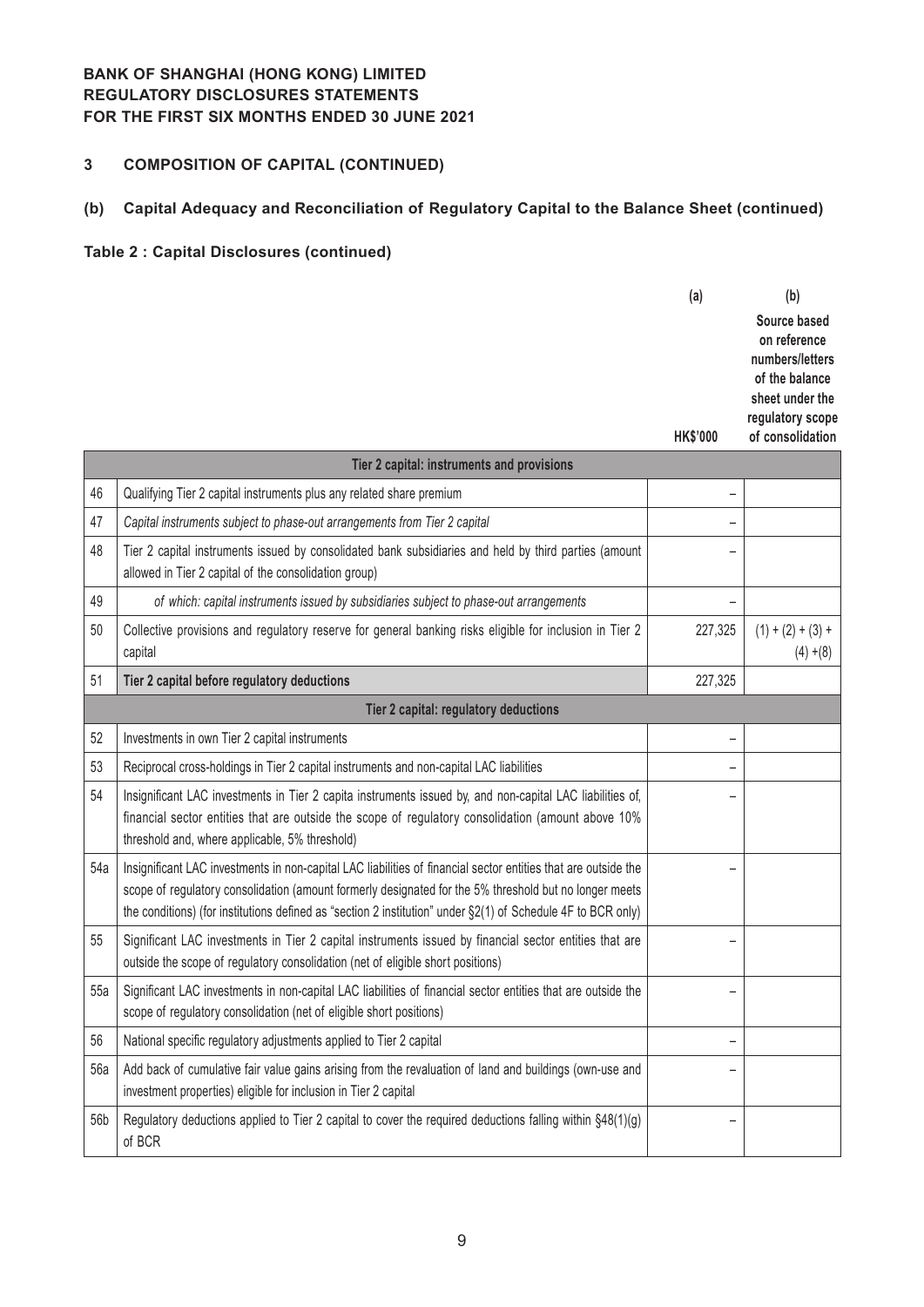# **3 COMPOSITION OF CAPITAL (CONTINUED)**

# **(b) Capital Adequacy and Reconciliation of Regulatory Capital to the Balance Sheet (continued)**

|    |                                                                                                                                                                                                              | (a)             | (b)                                                               |
|----|--------------------------------------------------------------------------------------------------------------------------------------------------------------------------------------------------------------|-----------------|-------------------------------------------------------------------|
|    |                                                                                                                                                                                                              |                 | Source based<br>on reference<br>numbers/letters<br>of the balance |
|    |                                                                                                                                                                                                              |                 | sheet under the                                                   |
|    |                                                                                                                                                                                                              | <b>HK\$'000</b> | regulatory scope<br>of consolidation                              |
| 57 | Total regulatory adjustments to Tier 2 capital                                                                                                                                                               |                 |                                                                   |
| 58 | <b>Tier 2 capital</b>                                                                                                                                                                                        | 227,325         |                                                                   |
| 59 | Total regulatory capital (Total capital=Tier 1+Tier 2)                                                                                                                                                       | 4,782,964       |                                                                   |
| 60 | Total risk weighted assets                                                                                                                                                                                   | 26,025,484      |                                                                   |
|    | Capital ratios (as a percentage of risk weighted assets)                                                                                                                                                     |                 |                                                                   |
| 61 | <b>CET1</b> capital ratio                                                                                                                                                                                    | 17.5%           |                                                                   |
| 62 | Tier 1 capital ratio                                                                                                                                                                                         | 17.5%           |                                                                   |
| 63 | <b>Total capital ratio</b>                                                                                                                                                                                   | 18.4%           |                                                                   |
| 64 | Institution-specific buffer requirement (capital conservation buffer plus countercyclical capital<br>buffer plus higher loss absorbency requirements)                                                        | 2.951%          |                                                                   |
| 65 | of which: capital conservation buffer requirement                                                                                                                                                            | 2.500%          |                                                                   |
| 66 | of which: bank specific countercyclical capital buffer requirement                                                                                                                                           | 0.451%          |                                                                   |
| 67 | of which: higher loss absorbency requirement                                                                                                                                                                 |                 |                                                                   |
| 68 | CET1 (as a percentage of RWA) available after meeting minimum capital requirements                                                                                                                           | 10.38%          |                                                                   |
|    | National minima (if different from Basel 3 minimum)                                                                                                                                                          |                 |                                                                   |
| 69 | National CET1 minimum ratio                                                                                                                                                                                  | Not applicable  | Not applicable                                                    |
| 70 | National Tier 1 minimum ratio                                                                                                                                                                                | Not applicable  | Not applicable                                                    |
| 71 | National Total capital minimum ratio                                                                                                                                                                         | Not applicable  | Not applicable                                                    |
|    | Amounts below the thresholds for deduction (before risk weighting)                                                                                                                                           |                 |                                                                   |
| 72 | Insignificant LAC investments in CET1, AT1 and Tier 2 capital instruments issued by, and non-capital<br>LAC liabilities of, financial sector entities that are outside the scope of regulatory consolidation |                 |                                                                   |
| 73 | Significant LAC investments in CET1 capital instruments issued by financial sector entities that are<br>outside the scope of regulatory consolidation                                                        | 485,565         |                                                                   |
| 74 | Mortgage servicing rights (net of associated deferred tax liability)                                                                                                                                         | Not applicable  | Not applicable                                                    |
| 75 | Deferred tax assets arising from temporary differences (net of associated deferred tax liability)                                                                                                            | Not applicable  | Not applicable                                                    |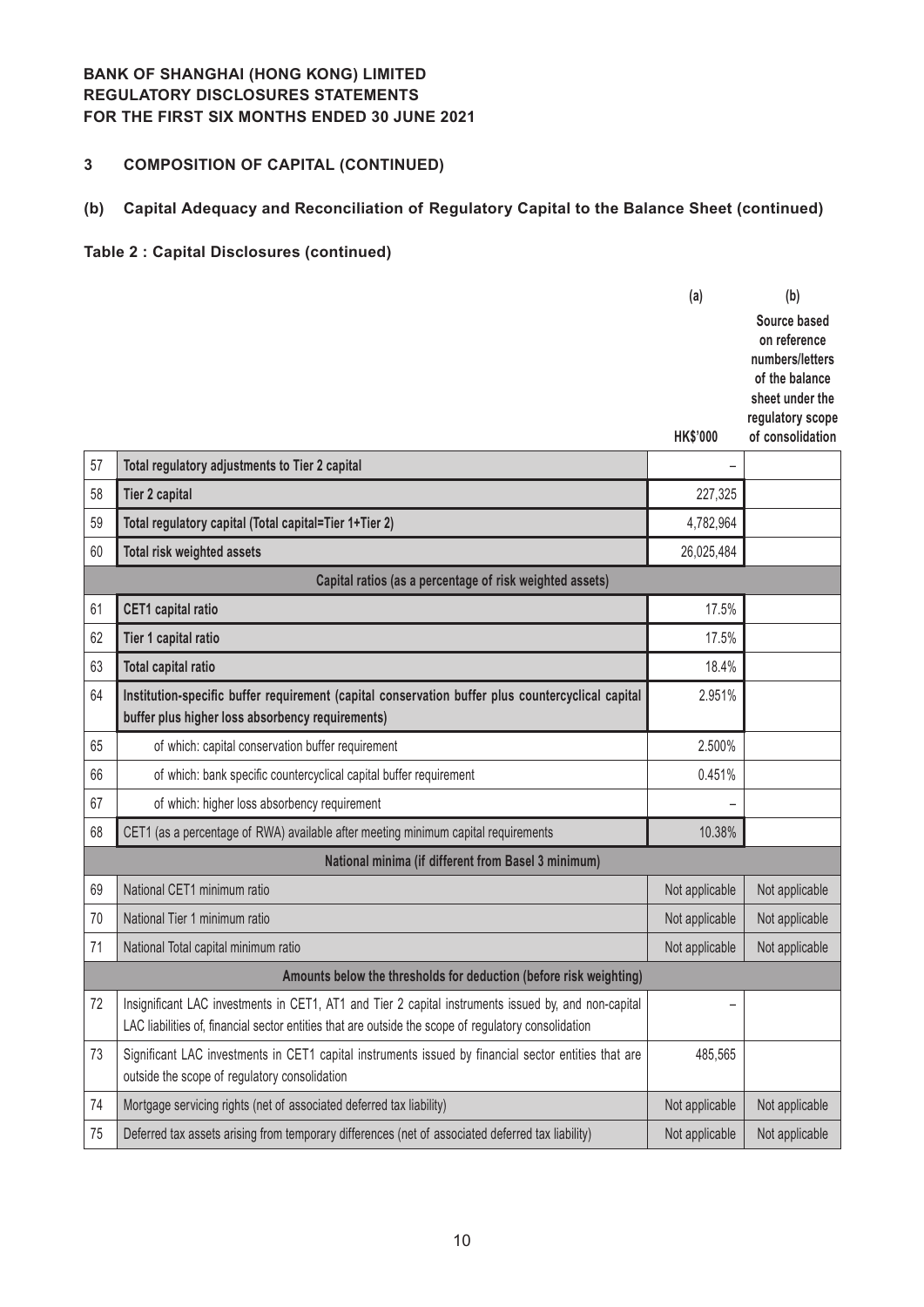# **3 COMPOSITION OF CAPITAL (CONTINUED)**

# **(b) Capital Adequacy and Reconciliation of Regulatory Capital to the Balance Sheet (continued)**

|    |                                                                                                                                                                                        | (a)                      | (b)                                                                                                                          |
|----|----------------------------------------------------------------------------------------------------------------------------------------------------------------------------------------|--------------------------|------------------------------------------------------------------------------------------------------------------------------|
|    |                                                                                                                                                                                        | <b>HK\$'000</b>          | Source based<br>on reference<br>numbers/letters<br>of the balance<br>sheet under the<br>regulatory scope<br>of consolidation |
|    | Applicable caps on the inclusion of provisions in Tier 2 capital                                                                                                                       |                          |                                                                                                                              |
| 76 | Provisions eligible for inclusion in Tier 2 in respect of exposures subject to the BSC approach, or the<br>STC approach and SEC-ERBA, SEC-SA and SEC-FBA (prior to application of cap) | 227,325                  |                                                                                                                              |
| 77 | Cap on inclusion of provisions in Tier 2 under the BSC approach, or the STC approach, and SEC-ERBA,<br>SEC-SA and SEC-FBA                                                              | 301,914                  |                                                                                                                              |
| 78 | Provisions eligible for inclusion in Tier 2 in respect of exposures subject to the IRB approach and<br>SEC-IRBA (prior to application of cap)                                          |                          |                                                                                                                              |
| 79 | Cap for inclusion of provisions in Tier 2 under the IRB approach and SEC-IRBA                                                                                                          |                          |                                                                                                                              |
|    | Capital instruments subject to phase-out arrangements                                                                                                                                  |                          |                                                                                                                              |
|    | (only applicable between 1 Jan 2018 and 1 Jan 2022)                                                                                                                                    |                          |                                                                                                                              |
| 80 | Current cap on CET1 capital instruments subject to phase-out arrangements                                                                                                              | Not applicable           | Not applicable                                                                                                               |
| 81 | Amount excluded from CET1 due to cap (excess over cap after redemptions and maturities)                                                                                                | Not applicable           | Not applicable                                                                                                               |
| 82 | Current cap on AT1 capital instruments subject to phase-out arrangements                                                                                                               |                          |                                                                                                                              |
| 83 | Amount excluded from AT1 capital due to cap (excess over cap after redemptions and maturities)                                                                                         | -                        |                                                                                                                              |
| 84 | Current cap on Tier 2 capital instruments subject to phase-out arrangements                                                                                                            | $\overline{\phantom{0}}$ |                                                                                                                              |
| 85 | Amount excluded from Tier 2 capital due to cap (excess over cap after redemptions and maturities)                                                                                      |                          |                                                                                                                              |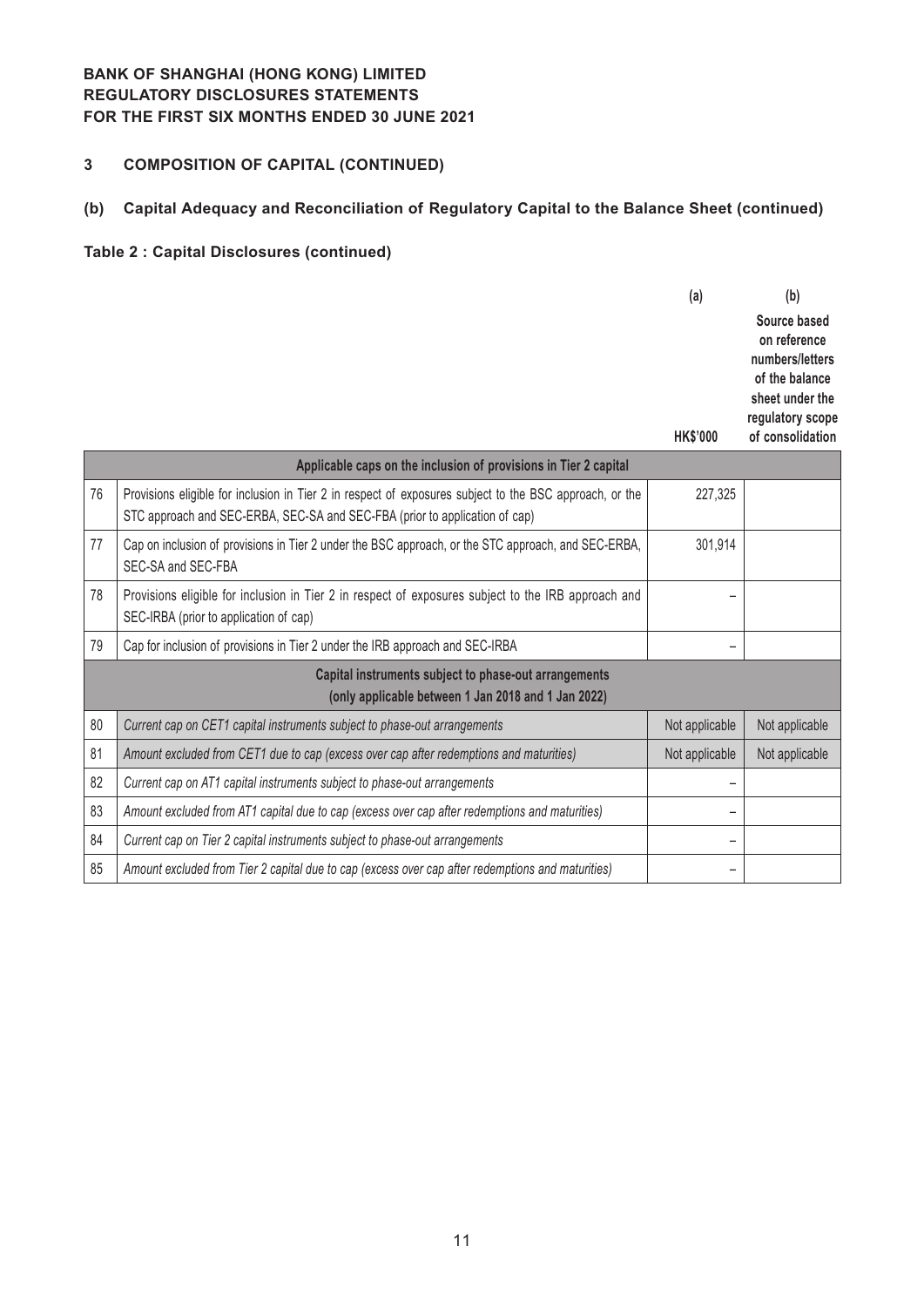# **3 COMPOSITION OF CAPITAL (CONTINUED)**

### **(b) Capital Adequacy and Reconciliation of Regulatory Capital to the Balance Sheet (continued)**

### **Notes to the Table 2:**

Elements where a more conservative definition has been applied in the BCR relative to that set out in Basel III capital standards:

| <b>Row</b><br>No. | <b>Description</b>                                                                                                                                                                                                                                                                                                                                                                                                                                                                                                                                                                                                                                                                                                                                                                                                                                                                                                                                                                                                                                                                                                                                                                                                                                                                                         | Hong Kong basis | <b>Basel III basis</b> |  |  |  |
|-------------------|------------------------------------------------------------------------------------------------------------------------------------------------------------------------------------------------------------------------------------------------------------------------------------------------------------------------------------------------------------------------------------------------------------------------------------------------------------------------------------------------------------------------------------------------------------------------------------------------------------------------------------------------------------------------------------------------------------------------------------------------------------------------------------------------------------------------------------------------------------------------------------------------------------------------------------------------------------------------------------------------------------------------------------------------------------------------------------------------------------------------------------------------------------------------------------------------------------------------------------------------------------------------------------------------------------|-----------------|------------------------|--|--|--|
|                   | Other intangible assets (net of associated deferred<br>tax liabilities)                                                                                                                                                                                                                                                                                                                                                                                                                                                                                                                                                                                                                                                                                                                                                                                                                                                                                                                                                                                                                                                                                                                                                                                                                                    | 2,165           | 2,165                  |  |  |  |
| $\boldsymbol{9}$  | Explanation<br>As set out in paragraph 87 of the Basel III text issued by the Basel Committee (December<br>2010), mortgage servicing rights ("MSRs") may be given limited recognition in CET1 capital<br>(and hence be excluded from deduction from CET1 capital up to the specified threshold). In<br>Hong Kong, an AI is required to follow the accounting treatment of including MSRs as part of<br>intangible assets reported in the AI's financial statements and to deduct MSRs in full from<br>CET1 capital. Therefore, the amount to be deducted as reported in row 9 may be greater than<br>that required under Basel III. The amount reported under the column "Basel III basis" in this<br>box represents the amount reported in row 9 (i.e. the amount reported under the "Hong Kong<br>basis") adjusted by reducing the amount of MSRs to be deducted to the extent not in excess<br>of the 10% threshold set for MSRs and the aggregate 15% threshold set for MSRs, DTAs<br>arising from temporary differences and significant investments in CET1 capital instruments<br>issued by financial sector entities (excluding those that are loans, facilities or other credit                                                                                                                    |                 |                        |  |  |  |
|                   | exposures to connected companies) under Basel III.<br>Deferred tax assets (net of associated deferred tax<br>liabilities)                                                                                                                                                                                                                                                                                                                                                                                                                                                                                                                                                                                                                                                                                                                                                                                                                                                                                                                                                                                                                                                                                                                                                                                  | 33,301          |                        |  |  |  |
| 10                | Explanation<br>As set out in paragraphs 69 and 87 of the Basel III text issued by the Basel Committee<br>(December 2010), DTAs of the bank to be realized are to be deducted, whereas DTAs which<br>relate to temporary differences may be given limited recognition in CET1 capital (and hence<br>be excluded from deduction from CET1 capital up to the specified threshold). In Hong Kong,<br>an AI is required to deduct all DTAs in full, irrespective of their origin, from CET1 capital.<br>Therefore, the amount to be deducted as reported in row 10 may be greater than that<br>required under Basel III. The amount reported under the column "Basel III basis" in this box<br>represents the amount reported in row 10 (i.e. the amount reported under the "Hong Kong<br>basis") adjusted by reducing the amount of DTAs to be deducted which relate to temporary<br>differences to the extent not in excess of the 10% threshold set for DTAs arising from<br>temporary differences and the aggregate 15% threshold set for MSRs, DTAs arising from<br>temporary differences and significant investments in CET1 capital instruments issued by<br>financial sector entities (excluding those that are loans, facilities or other credit exposures to<br>connected companies) under Basel III. |                 |                        |  |  |  |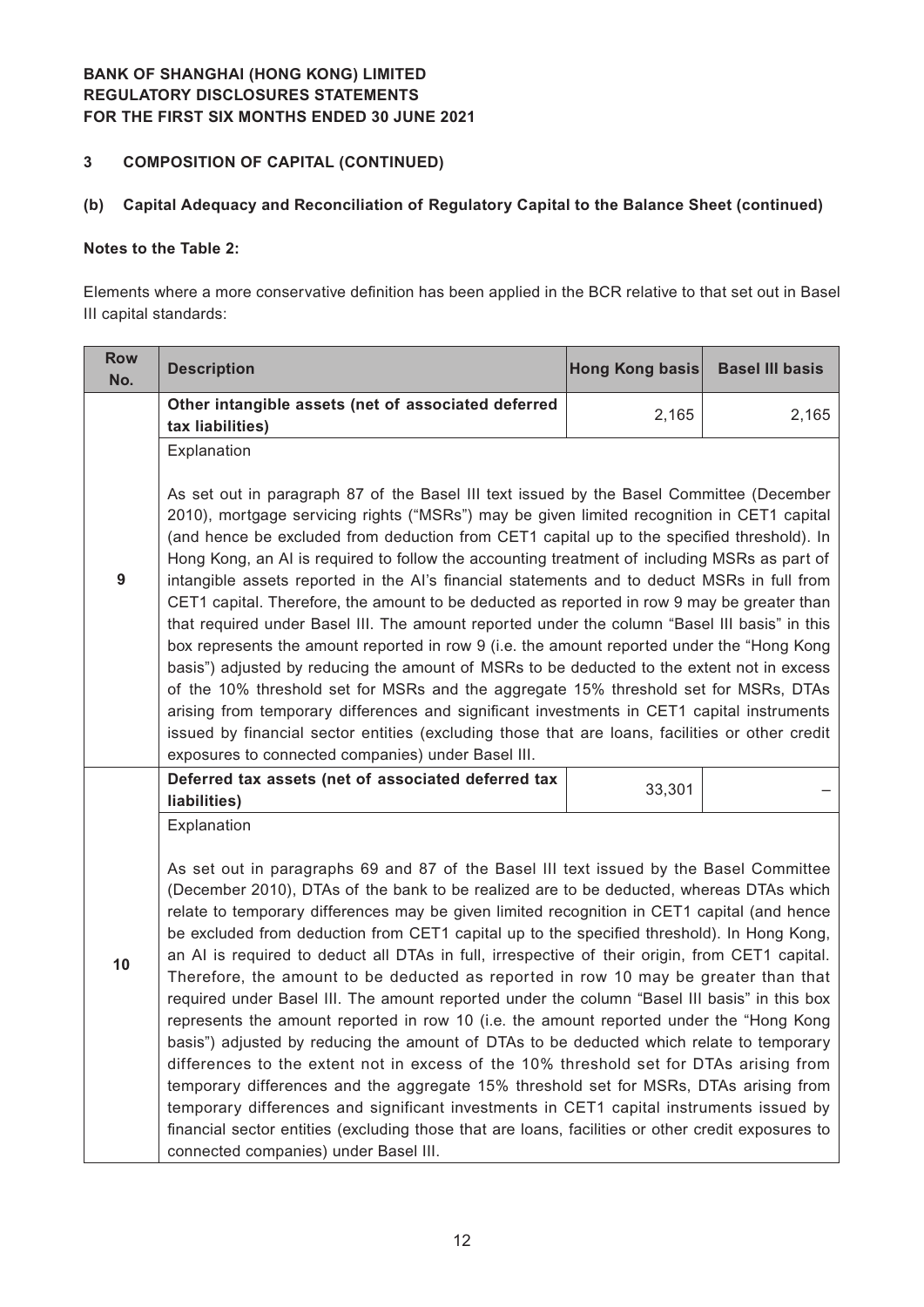# **3 COMPOSITION OF CAPITAL (CONTINUED)**

# **(b) Capital Adequacy and Reconciliation of Regulatory Capital to the Balance Sheet (continued)**

#### **Notes to the Table 2: (continued)**

| <b>Row</b><br>No. | <b>Description</b>                                                                                                                                                                                                                                                                                                                                                                                                                                                                                                                                                                                                                                                                                                                                                                                                                                                                                                                                                                                                                                                                                                                                                                                                                                                                                     | Hong Kong basis | <b>Basel III basis</b> |
|-------------------|--------------------------------------------------------------------------------------------------------------------------------------------------------------------------------------------------------------------------------------------------------------------------------------------------------------------------------------------------------------------------------------------------------------------------------------------------------------------------------------------------------------------------------------------------------------------------------------------------------------------------------------------------------------------------------------------------------------------------------------------------------------------------------------------------------------------------------------------------------------------------------------------------------------------------------------------------------------------------------------------------------------------------------------------------------------------------------------------------------------------------------------------------------------------------------------------------------------------------------------------------------------------------------------------------------|-----------------|------------------------|
|                   | Significant LAC investments in CET1 capital<br>instruments issued by financial sector entities that<br>are outside the scope of regulatory consolidation<br>(amount above 10% threshold)                                                                                                                                                                                                                                                                                                                                                                                                                                                                                                                                                                                                                                                                                                                                                                                                                                                                                                                                                                                                                                                                                                               | 300,011         | 294,435                |
| 19                | Explanation<br>For the purpose of determining the total amount of significant LAC investments in CET1<br>capital instruments issued by financial sector entities, an AI is required to aggregate any<br>amount of loans, facilities or other credit exposures provided by it to any of its connected<br>companies, where the connected company is a financial sector entity, as if such loans,<br>facilities or other credit exposures were direct holdings, indirect holdings or synthetic holdings<br>of the AI in the capital instruments of the financial sector entity, except where the AI<br>demonstrates to the satisfaction of the MA that any such loan was made, any such facility<br>was granted, or any such other credit exposure was incurred, in the ordinary course of the<br>Al's business. Therefore, the amount to be deducted as reported in row 19 may be greater<br>than that required under Basel III. The amount reported under the column "Basel III basis" in<br>this box represents the amount reported in row 19 (i.e. the amount reported under the "Hong"<br>Kong basis") adjusted by excluding the aggregate amount of loans, facilities or other credit<br>exposures to the AI's connected companies which were subject to deduction under the Hong<br>Kong approach. |                 |                        |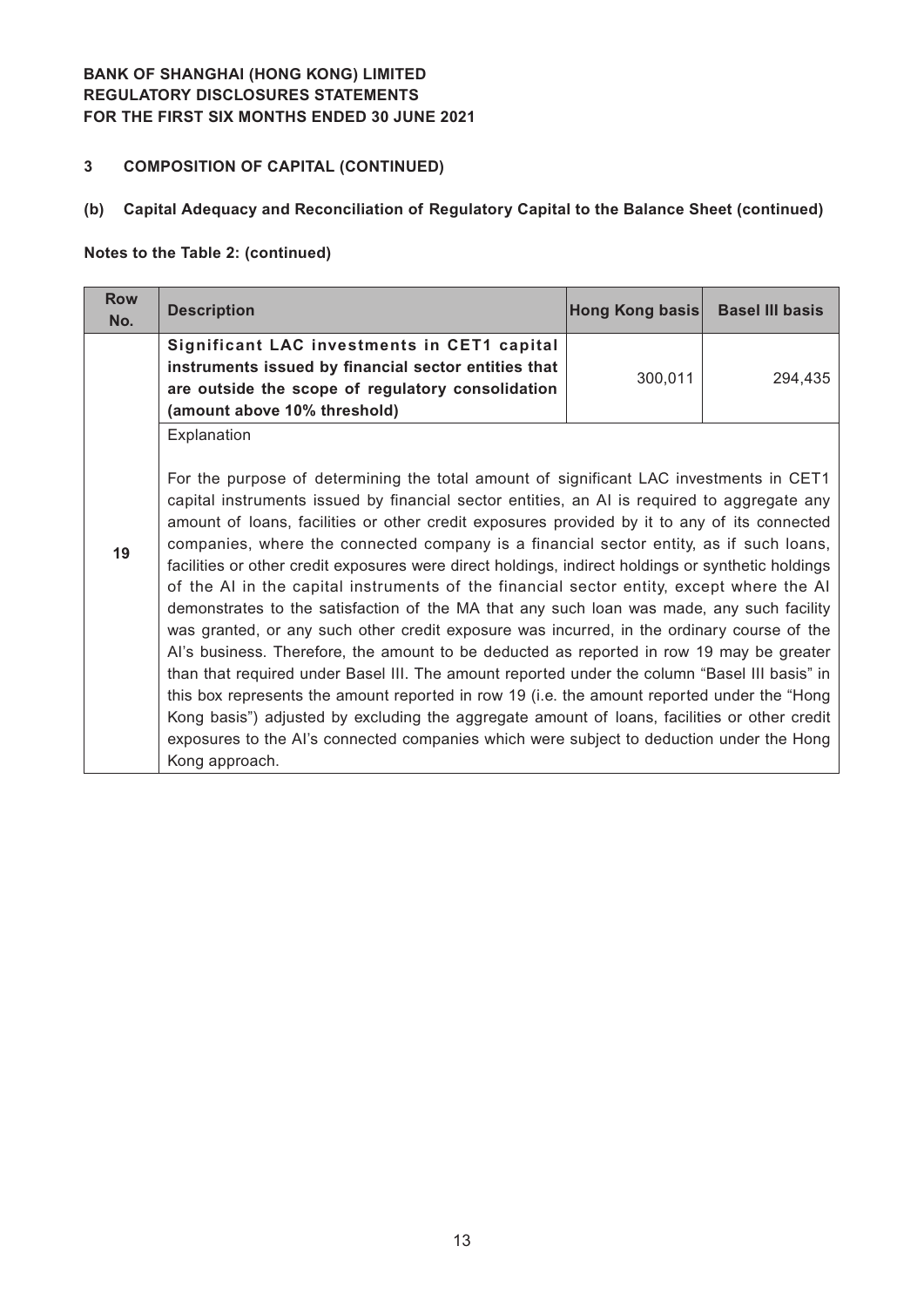# **COMPOSITION OF CAPITAL (CONTINUED)**

### **(c) Main Features of Capital Instruments**

| 1              | Issuer                                                                                             | Bank of Shanghai (Hong<br>Kong) Limited | Bank of Shanghai (Hong<br>Kong) Limited |
|----------------|----------------------------------------------------------------------------------------------------|-----------------------------------------|-----------------------------------------|
| $\overline{2}$ | Unique identifier (eg CUSIP, ISIN or Bloomberg identifier for private<br>placement)                | <b>NA</b>                               | <b>NA</b>                               |
| 3              | Governing law(s) of the instrument                                                                 | Hong Kong                               | Hong Kong                               |
|                | Regulatory treatment                                                                               |                                         |                                         |
| 4              | <b>Transitional Basel III rules</b>                                                                | Common Equity Tier 1                    | Common Equity Tier 1                    |
| 5              | Post-transitional Basel III rules                                                                  | Common Equity Tier 1                    | Common Equity Tier 1                    |
| 6              | Eligible at solo/group/group & solo                                                                | Solo                                    | Solo                                    |
| 7              | Instrument type (types to be specified by each jurisdiction)                                       | Ordinary shares                         | Ordinary shares                         |
| 8              | Amount recognised in regulatory capital (Currency in million, as of<br>most recent reporting date) | HK\$2,200 million                       | HK\$1,800 million                       |
| 9              | Par value of instrument                                                                            | HK\$10 each                             | RMB\$10 each                            |
| 10             | Accounting classification                                                                          | Shareholders' equity                    | Shareholders' equity                    |
| 11             | Original date of issuance                                                                          | 12/2/1974                               | 3/1/2014                                |
| 12             | Perpetual or dated                                                                                 | Perpetual                               | Perpetual                               |
| 13             | Original maturity date                                                                             | No maturity                             | No maturity                             |
| 14             | Issuer call subject to prior supervisory approval                                                  | <b>No</b>                               | <b>No</b>                               |
| 15             | Optional call date, contingent call dates and redemption amount                                    | Not applicable                          | Not applicable                          |
| 16             | Subsequent call dates, if applicable                                                               | Not applicable                          | Not applicable                          |
|                | Coupons/dividends                                                                                  |                                         |                                         |
| 17             | Fixed or floating dividend/coupon                                                                  | Floating                                | Floating                                |
| 18             | Coupon rate and any related index                                                                  | Not applicable                          | Not applicable                          |
| 19             | Existence of a dividend stopper                                                                    | <b>No</b>                               | <b>No</b>                               |
| 20             | Fully discretionary, partially discretionary or mandatory                                          | Fully discretionary                     | Fully discretionary                     |
| 21             | Existence of step up or other incentive to redeem                                                  | <b>No</b>                               | <b>No</b>                               |
| 22             | Non-cumulative or cumulative                                                                       | Non-cumulative                          | Non-cumulative                          |
| 23             | Convertible or non-convertible                                                                     | Non-convertible                         | Non-convertible                         |
| 24             | If convertible, conversion trigger(s)                                                              | Not applicable                          | Not applicable                          |
| 25             | If convertible, fully or partially                                                                 | Not applicable                          | Not applicable                          |
| 26             | If convertible, conversion rate                                                                    | Not applicable                          | Not applicable                          |
| 27             | If convertible, mandatory or optional conversion                                                   | Not applicable                          | Not applicable                          |
| 28             | If convertible, specify instrument type convertible into                                           | Not applicable                          | Not applicable                          |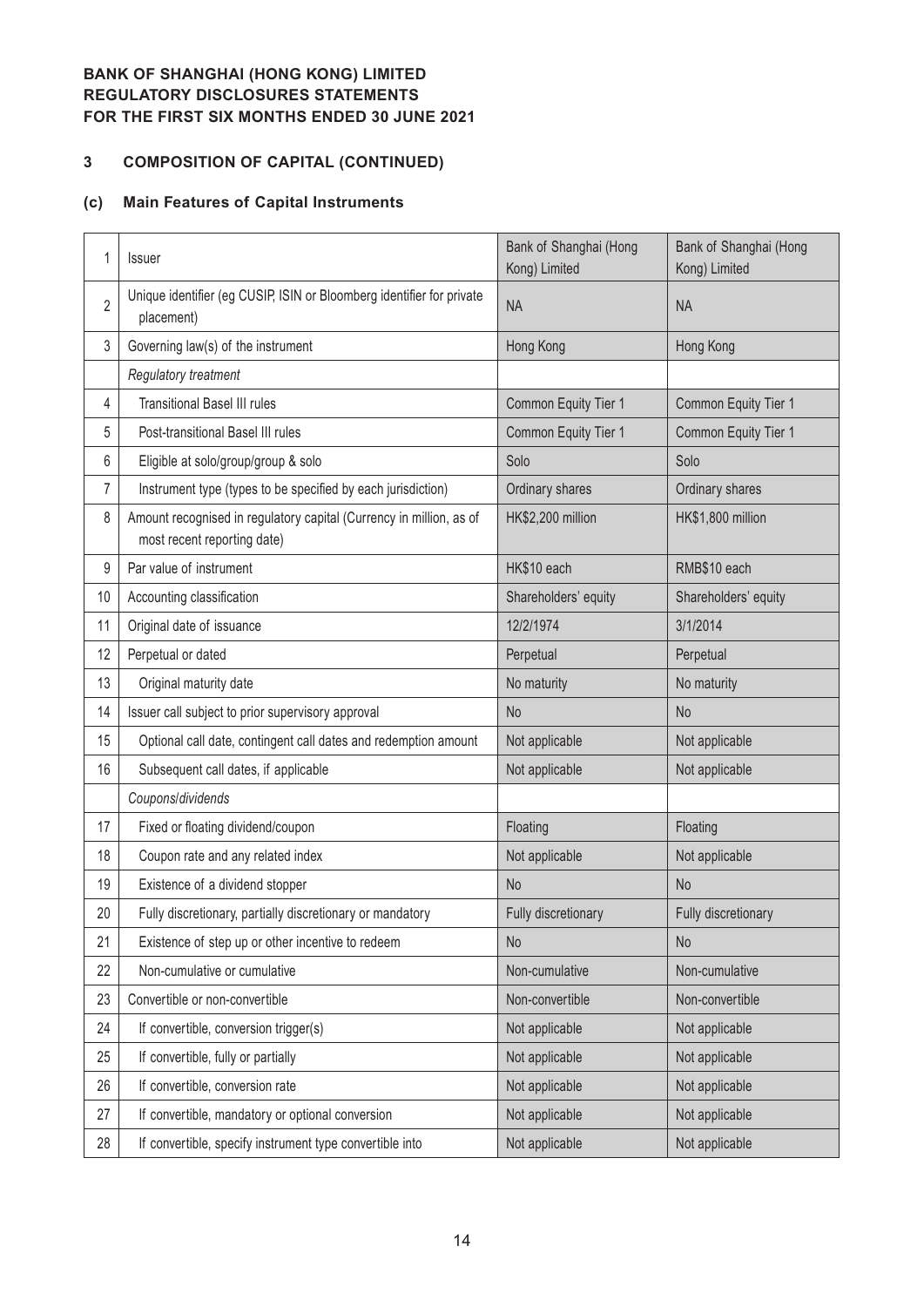# **3 COMPOSITION OF CAPITAL (CONTINUED)**

### **(c) Main Features of Capital Instruments (continued)**

| 29 | If convertible, specify issuer of instrument it converts into                                                    | Not applicable | Not applicable |
|----|------------------------------------------------------------------------------------------------------------------|----------------|----------------|
| 30 | Write-down feature                                                                                               | <b>No</b>      | N <sub>o</sub> |
| 31 | If write-down, write-down trigger(s)                                                                             | Not applicable | Not applicable |
| 32 | If write-down, full or partial                                                                                   | Not applicable | Not applicable |
| 33 | If write-down, permanent or temporary                                                                            | Not applicable | Not applicable |
| 34 | If temporary write-down, description of write-up mechanism                                                       | Not applicable | Not applicable |
| 35 | Position in subordination hierarchy in liquidation (specify instrument<br>type immediately senior to instrument) | Not applicable | Not applicable |
| 36 | Non-compliant transitioned features                                                                              | <b>No</b>      | <b>No</b>      |
| 37 | If yes, specify non-compliant features                                                                           | Not applicable | Not applicable |

### **4 LEVERAGE RATIO**

#### **(a) Components of Leverage ratio**

#### **Leverage Ratio Disclosure Template**

|                | <b>Item</b>                                                                                                                                                         | As at<br>30 June 2021<br><b>HK\$'000</b> | As at<br>31 March 2021<br><b>HK\$'000</b> |
|----------------|---------------------------------------------------------------------------------------------------------------------------------------------------------------------|------------------------------------------|-------------------------------------------|
|                | On-balance sheet exposures                                                                                                                                          |                                          |                                           |
|                | On-balance sheet exposures (excluding those arising from derivative contracts and<br>SFTs, but including collateral)                                                | 30,998,303                               | 31,031,004                                |
| 2              | Less: Asset amounts deducted in determining Tier 1 capital                                                                                                          | (335, 477)                               | (352, 267)                                |
| $\mathfrak{Z}$ | Total on-balance sheet exposures (excluding derivatives contracts and SFTs)                                                                                         | 30,662,826                               | 30,678,737                                |
|                | <b>Exposures arising from derivative contracts</b>                                                                                                                  |                                          |                                           |
| 4              | Replacement cost associated with all derivative contracts (where applicable net of<br>eligible cash variation margin and/or with bilateral netting)                 | 19,089                                   | 73,500                                    |
| 5              | Add-on amounts for PFE associated with all derivatives contracts                                                                                                    | 72,274                                   | 61,628                                    |
| 6              | Gross-up for collateral provided in respect of derivative contracts where deducted<br>from the balance sheet assets pursuant to the applicable accounting framework |                                          |                                           |
| 7              | Less: Deductions of receivables assets for cash variation margin provided under<br>derivative contracts                                                             | (24, 382)                                |                                           |
| 8              | Less: Exempted CCP leg of client-cleared trade exposures                                                                                                            |                                          |                                           |
| 9              | Adjusted effective notional amount of written credit-related derivatives contracts                                                                                  |                                          |                                           |
| 10             | Less: Adjusted effective notional offsets and add-on deductions for written<br>credit-related derivatives contracts                                                 |                                          |                                           |
| 11             | Total exposures arising from derivative contracts                                                                                                                   | 66,981                                   | 135,128                                   |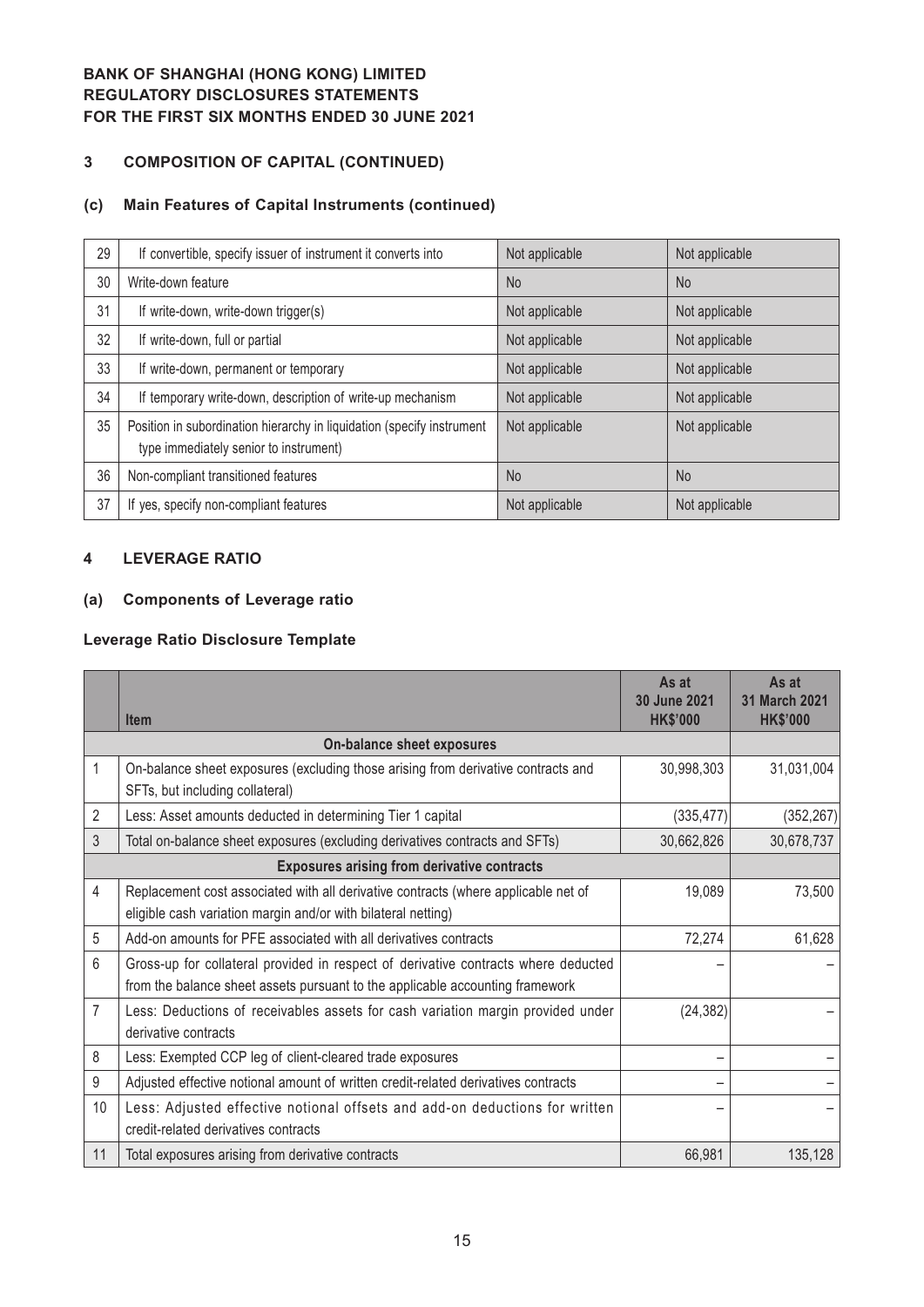### **4 LEVERAGE RATIO (CONTINUED)**

# **(a) Components of Leverage ratio (continued)**

|                                   |                                                                                                         | As at<br>30 June 2021 | As at<br><b>31 March 2021</b> |  |
|-----------------------------------|---------------------------------------------------------------------------------------------------------|-----------------------|-------------------------------|--|
|                                   | <b>Item</b>                                                                                             | <b>HK\$'000</b>       | <b>HK\$'000</b>               |  |
|                                   | <b>Exposures arising from SFTs</b>                                                                      |                       |                               |  |
| 12                                | Gross SFT assets (with no recognition of netting), after adjusting for sales accounting<br>transactions |                       |                               |  |
| 13                                | Less: Netted amounts of cash payables and cash receivables of gross SFT assets                          |                       |                               |  |
| 14                                | CCR exposure for SFT assets                                                                             |                       |                               |  |
| 15                                | Agent transaction exposures                                                                             |                       |                               |  |
| 16                                | Total exposures arising from SFTs                                                                       |                       |                               |  |
| Other off-balance sheet exposures |                                                                                                         |                       |                               |  |
| 17                                | Off-balance sheet exposure at gross notional amount                                                     | 3,806,429             | 3,692,750                     |  |
| 18                                | Less: Adjustments for conversion to credit equivalent amounts                                           | (3, 194, 204)         | (3,215,161)                   |  |
| 19                                | Off-balance sheet items                                                                                 | 612,225               | 477,589                       |  |
|                                   | <b>Capital and total exposures</b>                                                                      |                       |                               |  |
| 20                                | Tier 1 capital                                                                                          | 4,555,639             | 4,587,428                     |  |
| 20a                               | Total exposures before adjustments for specific and collective provisions                               | 31,342,032            | 31,291,454                    |  |
| 20 <sub>b</sub>                   | Adjustments for specific and collective provisions                                                      | (362, 863)            | (448, 835)                    |  |
| 21                                | Total exposures after adjustments for specific and collective provisions                                | 30,979,169            | 30,842,619                    |  |
|                                   | Leverage ratio                                                                                          |                       |                               |  |
| 22                                | Leverage ratio                                                                                          | 14.7%                 | 14.9%                         |  |

### **(b) Reconciliation of published financial statements to leverage ratio exposure**

|                | <b>Item</b>                                                                                                                                                                           | Leverage<br>ratio framework<br>As at 30 June 2021<br><b>HK\$'000</b> |
|----------------|---------------------------------------------------------------------------------------------------------------------------------------------------------------------------------------|----------------------------------------------------------------------|
|                | Total consolidated assets as per published financial statements                                                                                                                       | 36,059,287                                                           |
| $\overline{2}$ | Adjustment for investments in banking, financial, insurance or commercial entities that are<br>consolidated for accounting purposes but outside the scope of regulatory consolidation | (5,387,407)                                                          |
| 2a             | Adjustment for securitised exposures that meet the operational requirements for the recognition of<br>risk transference                                                               |                                                                      |
| $\mathfrak{Z}$ | Adjustment for fiduciary assets recognised on the balance sheet pursuant to the applicable<br>accounting standard but excluded from the LR exposure measure                           |                                                                      |
| 3a             | Adjustments for eligible cash pooling transactions                                                                                                                                    |                                                                      |
| $\overline{4}$ | Adjustment for derivative contracts                                                                                                                                                   | 66,981                                                               |
| 5              | Adjustment for SFTs (i.e. repos and similar secured lending)                                                                                                                          |                                                                      |
| $6\phantom{1}$ | Adjustment for off-balance sheet ("OBS") items(i.e. conversion to credit equivalent amounts of<br>OBS exposures)                                                                      | 612,225                                                              |
| 6a             | Adjustments for prudent valuation adjustments and specific and collective provisions that are<br>allowed to be excluded from exposure measure                                         |                                                                      |
| 7              | Other adjustments                                                                                                                                                                     | (371, 917)                                                           |
| 8              | Leverage ratio exposure measure                                                                                                                                                       | 30,979,169                                                           |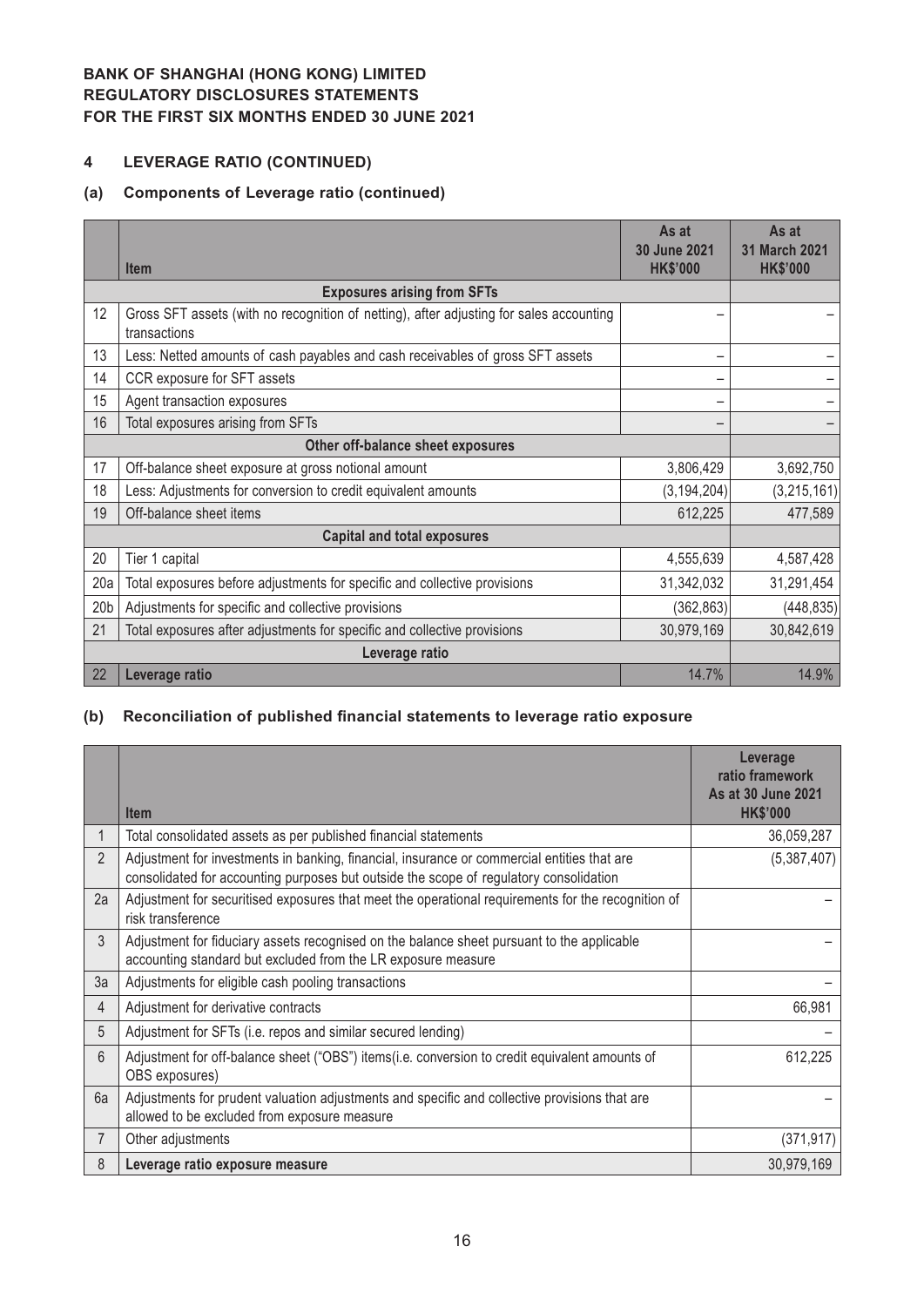#### **5 OVERVIEW OF RISK-WEIGHTED AMOUNT**

The table below sets out the RWA by risk types and their corresponding capital requirements (i.e. 8% of the RWA):

|                |                                                                                                    | (a)          | (b)           | (c)                             |
|----------------|----------------------------------------------------------------------------------------------------|--------------|---------------|---------------------------------|
|                |                                                                                                    |              | <b>RWA</b>    | Minimum capital<br>requirements |
|                | HK\$'000                                                                                           | As at        | As at         | As at                           |
|                |                                                                                                    | 30 June 2021 | 31 March 2021 | 30 June 2021                    |
| 1              | Credit risk for non-securitization exposures                                                       | 22,904,512   | 22,205,661    | 1,832,361                       |
| $\overline{2}$ | Of which STC approach                                                                              | 22,904,512   | 22,205,661    | 1,832,361                       |
| 2a             | Of which BSC approach                                                                              |              |               |                                 |
| 3              | Of which foundation IRB approach                                                                   |              |               |                                 |
| 4              | Of which supervisory slotting criteria approach                                                    |              |               |                                 |
| 5              | Of which advanced IRB approach                                                                     |              |               |                                 |
| 6              | Counterparty default risk and default fund<br>contributions                                        | 34,708       | 57,253        | 2,777                           |
| $\overline{7}$ | Of which SA-CCR approach                                                                           | 34,708       | <b>NA</b>     | 2,777                           |
| 7a             | Of which CEM                                                                                       |              | 57,253        |                                 |
| 8              | Of which IMM(CCR) approach                                                                         |              |               |                                 |
| 9              | Of which others                                                                                    |              |               |                                 |
| 10             | <b>CVA</b> risk                                                                                    | 29,875       | 36,263        | 2,390                           |
| 11             | Equity positions in banking book under the simple<br>risk-weight method and internal models method |              |               |                                 |
| 12             | Collective investment scheme ("CIS") exposures<br>$-LTA$                                           | <b>NA</b>    | <b>NA</b>     | <b>NA</b>                       |
| 13             | CIS exposures - MBA                                                                                | <b>NA</b>    | <b>NA</b>     | <b>NA</b>                       |
| 14             | CIS exposures - FBA                                                                                | <b>NA</b>    | <b>NA</b>     | NA                              |
| 14a            | CIS exposures - combination of approaches                                                          | <b>NA</b>    | <b>NA</b>     | <b>NA</b>                       |
| 15             | Settlement risk                                                                                    |              |               |                                 |
| 16             | Securitization exposures in banking book                                                           |              |               |                                 |
| 17             | Of which SEC-IRBA                                                                                  |              |               |                                 |
| 18             | Of which SEC-ERBA (including IAA)                                                                  |              |               |                                 |
| 19             | Of which SEC-SA                                                                                    | -            |               |                                 |
| 19a            | Of which SEC-FBA                                                                                   |              |               |                                 |
| 20             | Market risk                                                                                        | 830,588      | 832,775       | 66,447                          |
| 21             | Of which STM approach                                                                              | 830,588      | 832,775       | 66,447                          |
| 22             | Of which IMM approach                                                                              |              |               |                                 |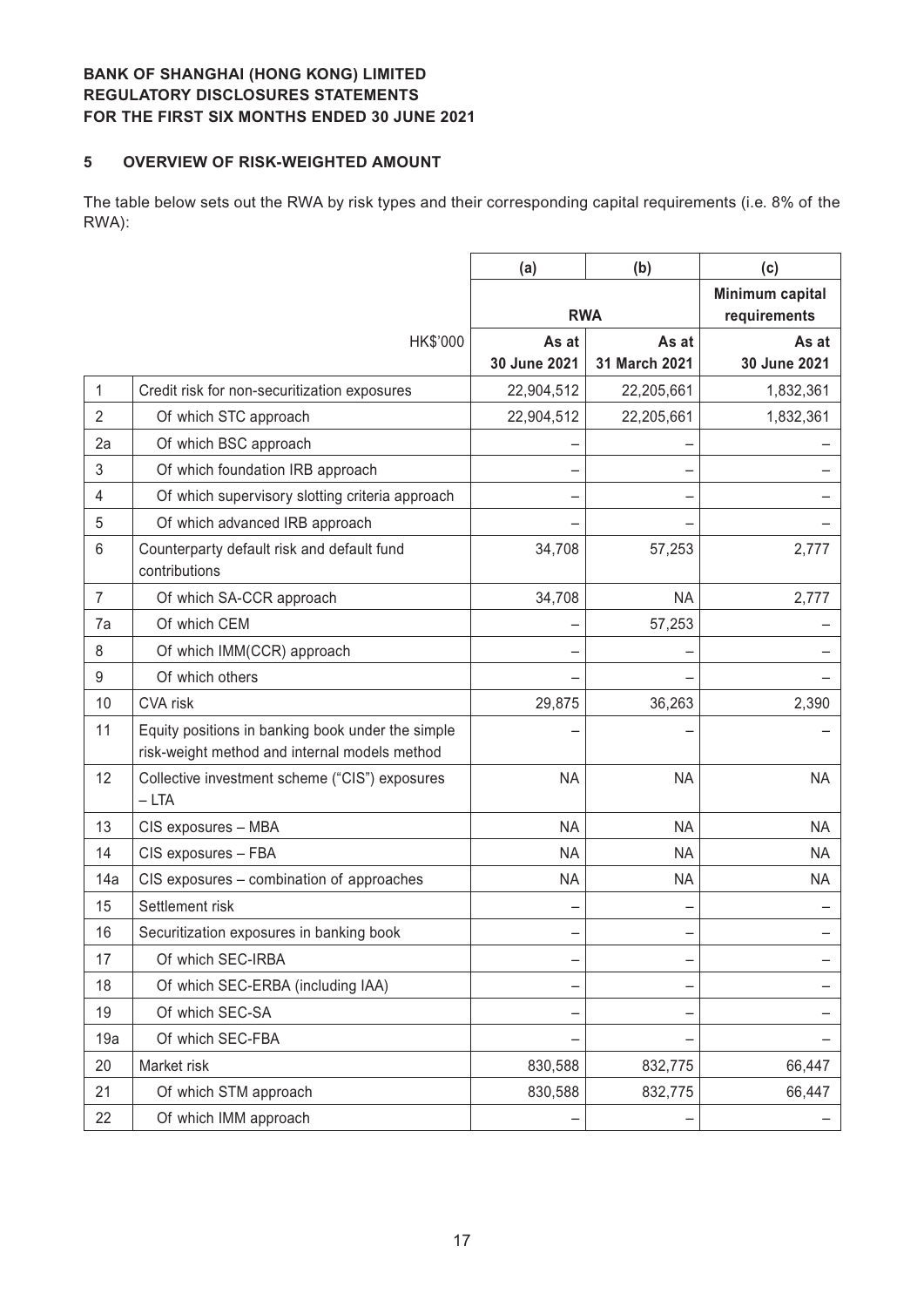# **5 OVERVIEW OF RISK-WEIGHTED AMOUNT (CONTINUED)**

|                 |                                                                                                                                                              | (a)                   | (b)                    | (c)                             |
|-----------------|--------------------------------------------------------------------------------------------------------------------------------------------------------------|-----------------------|------------------------|---------------------------------|
|                 |                                                                                                                                                              | <b>RWA</b>            |                        | Minimum capital<br>requirements |
|                 | HK\$'000                                                                                                                                                     | As at<br>30 June 2021 | As at<br>31 March 2021 | As at<br>30 June 2021           |
| 23              | Capital charge for switch between exposures in<br>trading book and banking book (not applicable<br>before the revised market risk framework takes<br>effect) | <b>NA</b>             | <b>NA</b>              | <b>NA</b>                       |
| 24              | Operational risk                                                                                                                                             | 1,011,888             | 953,963                | 80,951                          |
| 24a             | Sovereign concentration risk                                                                                                                                 |                       |                        |                                 |
| 25              | Amounts below the thresholds for deduction<br>(subject to 250% RW)                                                                                           | 1,213,913             | 1,221,543              | 97,113                          |
| 26              | Capital floor adjustment                                                                                                                                     |                       |                        |                                 |
| 26a             | Deduction to RWA                                                                                                                                             |                       |                        |                                 |
| 26 <sub>b</sub> | Of which portion of regulatory reserve for<br>general banking risks and collective provisions<br>which is not included in Tier 2 Capital                     |                       |                        |                                 |
| 26c             | Of which portion of cumulative fair value gains<br>arising from the revaluation of land and<br>buildings which is not included in Tier 2 Capital             |                       |                        |                                 |
| 27              | <b>Total</b>                                                                                                                                                 | 26,025,484            | 25,307,458             | 2,082,039                       |

Total RWA increased mainly attributable to increase in RWA for credit risk, which was driven by the increase in bank and corporate exposures.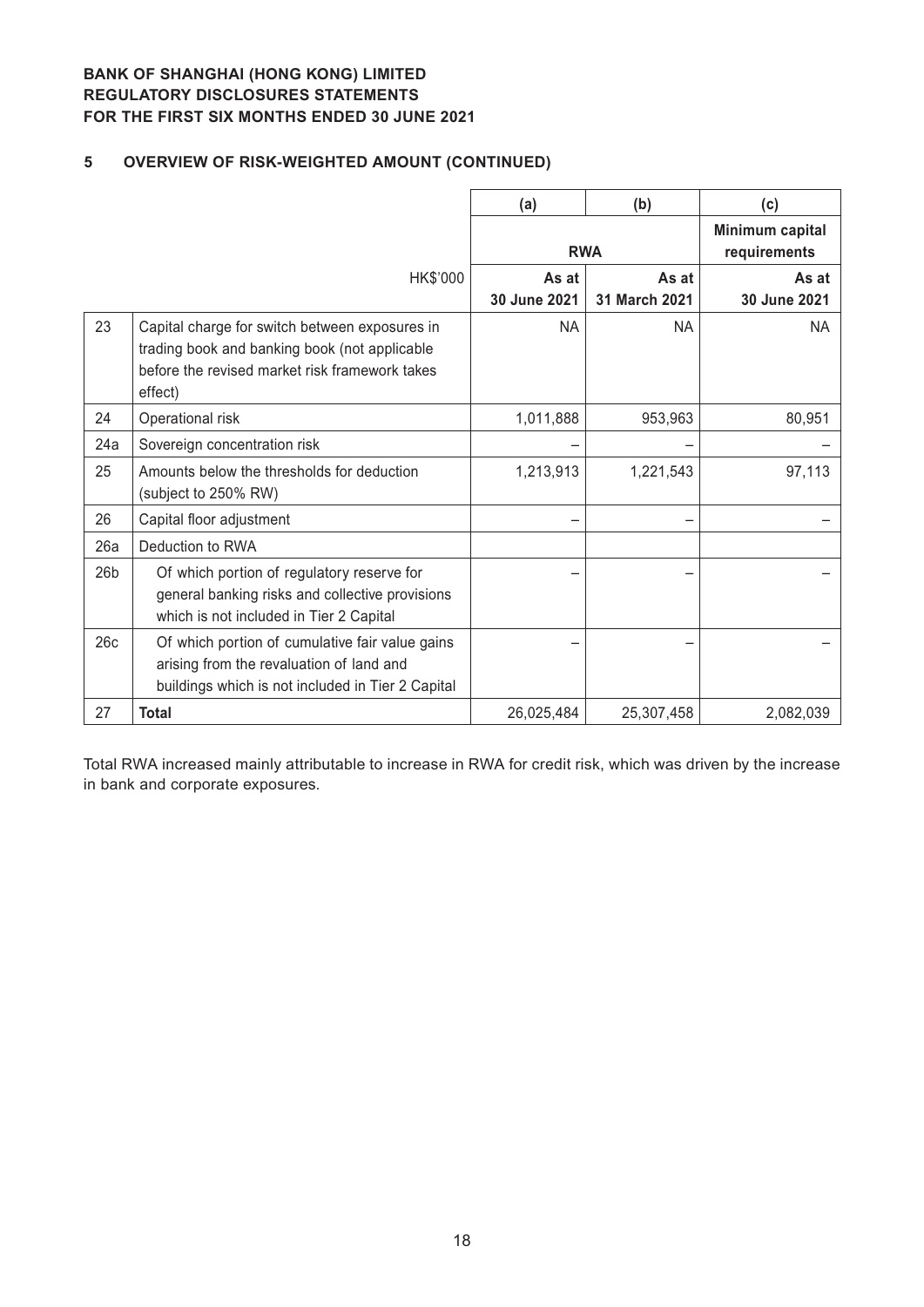#### **6 CREDIT RISK**

#### **(a) Credit quality of assets**

|                |                             | (a)                           | (b)                            | (c)             | (d)                                                                        | (e)                                                                   | (f)                                                            | (g)             |
|----------------|-----------------------------|-------------------------------|--------------------------------|-----------------|----------------------------------------------------------------------------|-----------------------------------------------------------------------|----------------------------------------------------------------|-----------------|
|                |                             | Gross carrying amounts of     |                                | Allowances /    | Of which ECL<br>accounting provisions                                      | for credit losses on<br>STC approach exposures                        | Of which<br><b>ECL</b><br>accounting<br>provisions             |                 |
|                | As at 30 June 2021          | <b>Defaulted</b><br>exposures | Non-<br>defaulted<br>exposures | impairments     | <b>Allocated in</b><br>regulatory<br>category of<br>specific<br>provisions | Allocated in<br>regulatory<br>category of<br>collective<br>provisions | for credit<br>losses on<br><b>IRB</b><br>approach<br>exposures | Net values      |
|                |                             | <b>HK\$'000</b>               | <b>HK\$'000</b>                | <b>HK\$'000</b> | <b>HK\$'000</b>                                                            | <b>HK\$'000</b>                                                       | <b>HK\$'000</b>                                                | <b>HK\$'000</b> |
|                | Loans                       | 254,883                       | 22,582,830                     | 354,252         | 141.170                                                                    | 213,082                                                               |                                                                | 22,483,461      |
| $\overline{2}$ | Debt securities             | $\qquad \qquad$               | 7,245,087                      | 4,760           | $\overline{\phantom{0}}$                                                   | 4,760                                                                 | —                                                              | 7,240,327       |
| 3              | Off-balance sheet exposures |                               | 688,249                        | 4,907           | $\overline{\phantom{0}}$                                                   | 4,907                                                                 | —                                                              | 683,342         |
| 4              | <b>Total</b>                | 254.883                       | 30,516,166                     | 363,919         | 141,170                                                                    | 222,749                                                               | -                                                              | 30,407,130      |

A default is considered to have occurred with regard to a particular borrower when either or both of the following events have taken place:

- a) Subjective default: Borrower is considered to be unlikely to pay its credit obligations in full, without taking action such as realising security (if held).
- b) Technical default: Borrower is more than 90 days past due on any credit obligation.

Loans included balances with banks and central bank, placements with and advances to banks, loans and advances to customers and related interest receivables.

Debt securities included non-trading investment securities and related interest receivables.

Off-balance sheet exposures included direct credit substitutes, transaction-related contingencies, trade-related contingencies and irrecoverable loans commitment.

#### **(b) Changes in Stock of Defaulted Loans and Debt Securities**

|   |                                                                                  | (a)             |
|---|----------------------------------------------------------------------------------|-----------------|
|   | As at 30 June 2021                                                               | <b>HK\$'000</b> |
|   | Default loans and debt securities as at 31 December 2020                         | 541,785         |
| 2 | Loans and debt securities that have defaulted since the last reporting<br>period |                 |
| 3 | Returned to non-defaulted status                                                 |                 |
| 4 | Amounts written off                                                              | (287, 648)      |
| 5 | Other changes (Note a)                                                           | 746             |
| 6 | Defaulted loans and debt securities as at 30 June 2021                           | 254,883         |

Note a : The amount includes foreign exchange movements.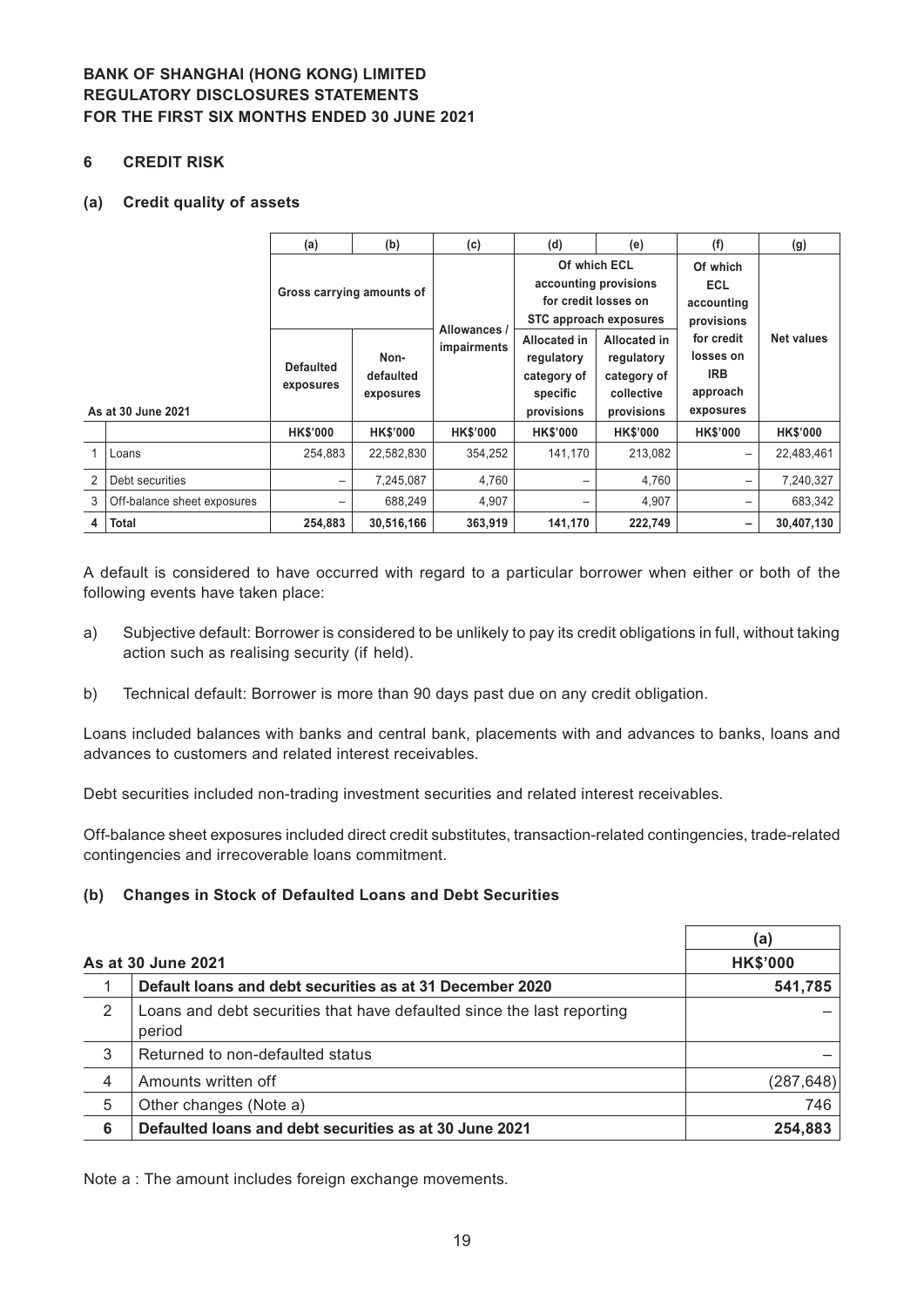### **6 CREDIT RISK (CONTINUED)**

### **(c) Overview of Recognized Credit Risk Mitigation**

|                |                    | (a)                                               | (b1)                              | (b)                                                        | (d)                                                        | (f)                                                                            |
|----------------|--------------------|---------------------------------------------------|-----------------------------------|------------------------------------------------------------|------------------------------------------------------------|--------------------------------------------------------------------------------|
|                |                    | <b>Exposures</b><br>unsecured:<br>carrying amount | <b>Exposures to be</b><br>secured | <b>Exposures</b><br>secured by<br>recognized<br>collateral | <b>Exposures</b><br>secured by<br>recognized<br>guarantees | <b>Exposures</b><br>secured by<br>recognized<br>credit derivative<br>contracts |
|                | As at 30 June 2021 | <b>HK\$'000</b>                                   | <b>HK\$'000</b>                   | <b>HK\$'000</b>                                            | <b>HK\$'000</b>                                            | <b>HK\$'000</b>                                                                |
|                | Loans              | 17,650,736                                        | 4,832,725                         | 179,548                                                    | 4,653,177                                                  |                                                                                |
| $\overline{2}$ | Debt securities    | 7,240,327                                         |                                   |                                                            | -                                                          |                                                                                |
| $\mathbf{3}$   | <b>Total</b>       | 24,891,063                                        | 4,832,725                         | 179,548                                                    | 4,653,177                                                  |                                                                                |
| 4              | Of which defaulted | 113,713                                           | -                                 |                                                            | -                                                          |                                                                                |

# **(d) Credit Risk Exposures and Effects of Recognized Credit Risk Mitigation – STC approach**

|                |                                                                                                                                  |                            |                                  | As at 30 June 2021         |                             |                 |                     |
|----------------|----------------------------------------------------------------------------------------------------------------------------------|----------------------------|----------------------------------|----------------------------|-----------------------------|-----------------|---------------------|
|                |                                                                                                                                  | (a)                        | (b)                              | (c)                        | (d)                         | (e)             | (f)                 |
|                |                                                                                                                                  |                            | Exposures pre-CCF and<br>pre-CRM | post-CRM                   | Exposures post-CCF and      |                 | RWA and RWA density |
|                | <b>Exposure classes</b>                                                                                                          | On-balance<br>sheet amount | Off-balance<br>sheet amount      | On-balance<br>sheet amount | Off-balance<br>sheet amount | <b>RWA</b>      | <b>RWA density</b>  |
|                |                                                                                                                                  | <b>HK\$'000</b>            | <b>HK\$'000</b>                  | <b>HK\$'000</b>            | <b>HK\$'000</b>             | <b>HK\$'000</b> | $\%$                |
| 1              | Sovereign exposures                                                                                                              | 768,952                    | $\overline{\phantom{0}}$         | 768,952                    |                             |                 |                     |
| $\overline{2}$ | PSE exposures                                                                                                                    |                            |                                  |                            | -                           |                 |                     |
| 2a             | Of which: domestic PSEs                                                                                                          | -                          | -                                | $\qquad \qquad -$          | -                           | -               |                     |
| 2 <sub>b</sub> | Of which: foreign PSEs                                                                                                           | -                          | -                                | $\qquad \qquad -$          | $\overline{\phantom{0}}$    | -               |                     |
| 3              | Multilateral development bank exposures                                                                                          |                            |                                  |                            | -                           |                 |                     |
| 4              | Bank exposures                                                                                                                   | 4,557,637                  | -                                | 9,216,191                  | -                           | 3,853,297       | 42                  |
| 5              | Securities firm exposures                                                                                                        | 790,158                    | 50,000                           | 790,158                    |                             | 395,079         | 50                  |
| 6              | Corporate exposures                                                                                                              | 23,487,778                 | 3,756,429                        | 18,649,571                 | 294,977                     | 18,190,856      | 96                  |
| $\overline{7}$ | CIS exposures                                                                                                                    |                            |                                  |                            |                             |                 |                     |
| 8              | Cash items                                                                                                                       |                            |                                  |                            |                             |                 |                     |
| 9              | Exposures in respect of failed delivery on<br>transactions entered into on a basis other<br>than a delivery-versus-payment basis |                            | -                                |                            |                             |                 |                     |
| 10             | Regulatory retail exposures                                                                                                      | 5,025                      | $\overline{\phantom{0}}$         | 5,025                      | $\overline{\phantom{0}}$    | 3,769           | 75                  |
| 11             | Residential mortgage loans                                                                                                       |                            | -                                |                            | -                           |                 |                     |
| 12             | Other exposures which are not past due<br>exposures                                                                              | 290,941                    |                                  | 290,941                    |                             | 290,941         | 100                 |
| 13             | Past due exposures                                                                                                               | 113,713                    | $\overline{\phantom{0}}$         | 113,713                    |                             | 170,570         | 150                 |
| 14             | Significant exposures to commercial entities                                                                                     |                            |                                  |                            |                             |                 |                     |
| 15             | Total                                                                                                                            | 30,014,204                 | 3,806,429                        | 29,834,551                 | 294,977                     | 22,904,512      | 76                  |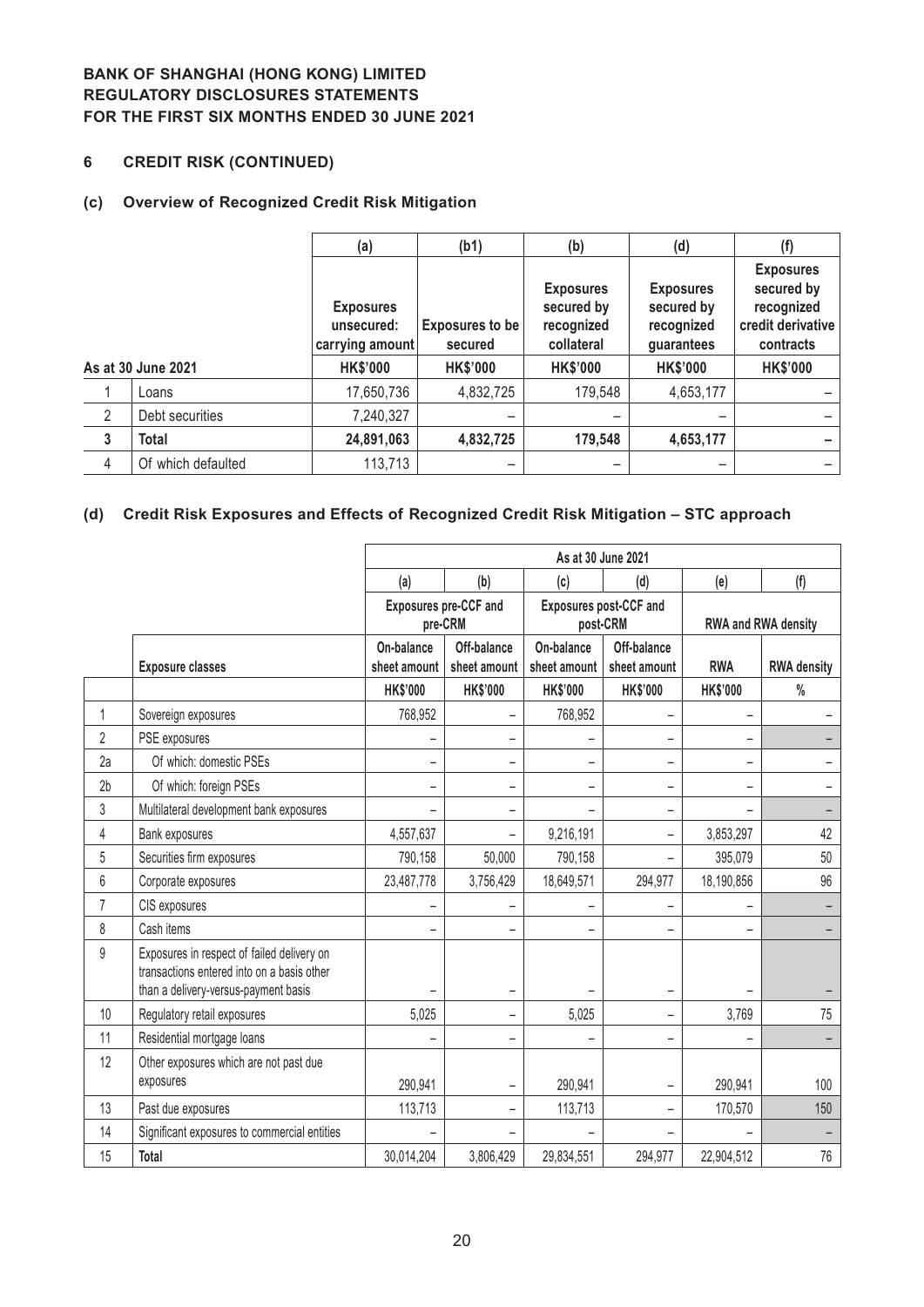# **6 CREDIT RISK (CONTINUED)**

# **(e) Credit Risk Exposures by Asset Classes and by Risk Weights – STC approach**

|                |                                                                                                                                        |                          |                          |                          |                              |                          | As at 30 June 2021       |                          |                          |                          |                                  |                                                                                               |
|----------------|----------------------------------------------------------------------------------------------------------------------------------------|--------------------------|--------------------------|--------------------------|------------------------------|--------------------------|--------------------------|--------------------------|--------------------------|--------------------------|----------------------------------|-----------------------------------------------------------------------------------------------|
|                | <b>Risk Weight</b><br><b>Exposure class</b>                                                                                            | $0\%$<br><b>HK\$'000</b> | 10%<br><b>HK\$'000</b>   | 20%<br>HK\$'000          | 35%<br><b>HK\$'000</b>       | 50%<br><b>HK\$'000</b>   | 75%<br><b>HK\$'000</b>   | 100%<br>HK\$'000         | 150%<br><b>HK\$'000</b>  | 250%<br><b>HK\$'000</b>  | <b>Others</b><br><b>HK\$'000</b> | <b>Total credit</b><br>risk exposures<br>amount (post CCF<br>and post CRM)<br><b>HK\$'000</b> |
| 1              | Sovereign exposures                                                                                                                    | 768,952                  | $\overline{\phantom{0}}$ |                          |                              |                          |                          | $\overline{a}$           |                          |                          |                                  | 768,952                                                                                       |
| $\overline{2}$ | PSE exposures                                                                                                                          | $\overline{\phantom{0}}$ | $\qquad \qquad -$        | $\qquad \qquad -$        | $\overline{\phantom{0}}$     | $\overline{\phantom{a}}$ | $\overline{\phantom{0}}$ | $\overline{a}$           | $\overline{\phantom{0}}$ | $\overline{\phantom{a}}$ | $\overline{\phantom{0}}$         |                                                                                               |
| 2a             | Of which: domestic PSEs                                                                                                                | $\overline{\phantom{a}}$ | $\overline{\phantom{0}}$ | $\overline{\phantom{a}}$ | $\overline{a}$               |                          | $\overline{a}$           | ÷,                       | $\overline{a}$           | ÷                        | $\overline{\phantom{m}}$         |                                                                                               |
| 2 <sub>b</sub> | Of which: foreign PSEs                                                                                                                 | $\overline{\phantom{a}}$ | $\overline{a}$           | $\overline{a}$           | $\overline{a}$               |                          | $\overline{a}$           | $\overline{a}$           | $\overline{a}$           | L.                       |                                  |                                                                                               |
| 3              | Multilateral development bank<br>exposures                                                                                             | $\overline{\phantom{0}}$ | $\overline{\phantom{a}}$ |                          |                              |                          | $\overline{a}$           | ÷,                       | $\overline{a}$           |                          | $\overline{\phantom{a}}$         |                                                                                               |
| 4              | Bank exposures                                                                                                                         | $\overline{a}$           | $\qquad \qquad -$        | 2,515,995                | $\overline{\phantom{0}}$     | 6,700,196                | -                        | $\overline{a}$           | $\overline{\phantom{0}}$ | $\overline{\phantom{0}}$ |                                  | 9,216,191                                                                                     |
| 5              | Securities firm exposures                                                                                                              | $\overline{a}$           | $\overline{\phantom{0}}$ | $\qquad \qquad -$        | $\frac{1}{2}$                | 790,158                  | $\overline{\phantom{0}}$ | $\overline{a}$           | $\overline{a}$           | $\overline{a}$           | $\overline{\phantom{0}}$         | 790,158                                                                                       |
| 6              | Corporate exposures                                                                                                                    | $\overline{a}$           | $\overline{\phantom{0}}$ | $\equiv$                 | $\bar{\phantom{a}}$          | 1,941,016                | $\overline{a}$           | 16,569,900               | 433,632                  | $\overline{a}$           | $\overline{a}$                   | 18,944,548                                                                                    |
| $\overline{7}$ | CIS exposures                                                                                                                          | $\overline{a}$           | $\overline{\phantom{0}}$ | $\qquad \qquad -$        | $\overline{\phantom{0}}$     |                          | $\overline{\phantom{0}}$ | $\overline{\phantom{0}}$ | -                        | $\overline{\phantom{0}}$ |                                  |                                                                                               |
| 8              | Cash items                                                                                                                             | $\overline{\phantom{0}}$ | $\overline{\phantom{0}}$ | $\qquad \qquad -$        | $\overline{\phantom{0}}$     |                          | $\overline{\phantom{0}}$ | -                        | -                        |                          | $\overline{\phantom{0}}$         |                                                                                               |
| $\mathsf g$    | Exposures in respect of failed<br>delivery on transactions<br>entered into on a basis other<br>than a delivery-versus-payment<br>basis | ÷                        | $\overline{\phantom{0}}$ | -                        | $\qquad \qquad \blacksquare$ |                          |                          | -                        | -                        | $\overline{\phantom{0}}$ | $\overline{a}$                   |                                                                                               |
| $10\,$         | Regulatory retail exposures                                                                                                            | $\overline{\phantom{0}}$ | $\overline{a}$           | $\overline{\phantom{0}}$ | $\overline{a}$               |                          | 5,025                    | $\overline{a}$           | $\overline{a}$           |                          |                                  | 5,025                                                                                         |
| 11             | Residential mortgage loans                                                                                                             | $\overline{\phantom{a}}$ | L.                       | $\overline{\phantom{0}}$ | $\overline{a}$               |                          | $\overline{a}$           | ÷,                       | ÷,                       | L.                       |                                  |                                                                                               |
| 12             | Other exposures which are not<br>past due exposures                                                                                    | $\overline{\phantom{a}}$ | $\overline{\phantom{0}}$ | $\overline{\phantom{a}}$ | $\overline{\phantom{0}}$     |                          | $\overline{\phantom{0}}$ | 290,941                  |                          | $\overline{\phantom{0}}$ | $\overline{\phantom{0}}$         | 290,941                                                                                       |
| 13             | Past due exposures                                                                                                                     |                          | -                        | $\overline{\phantom{0}}$ |                              |                          | -                        | $\overline{\phantom{0}}$ | 113,713                  |                          |                                  | 113,713                                                                                       |
| 14             | Significant exposures to<br>commercial entities                                                                                        |                          | ÷                        |                          |                              |                          |                          |                          |                          |                          |                                  |                                                                                               |
| 15             | Total                                                                                                                                  | 768,952                  | $\qquad \qquad -$        | 2,515,995                | $\overline{\phantom{0}}$     | 9,431,370                |                          | 5,025 16,860,841         | 547,345                  |                          | $\overline{\phantom{0}}$         | 30,129,528                                                                                    |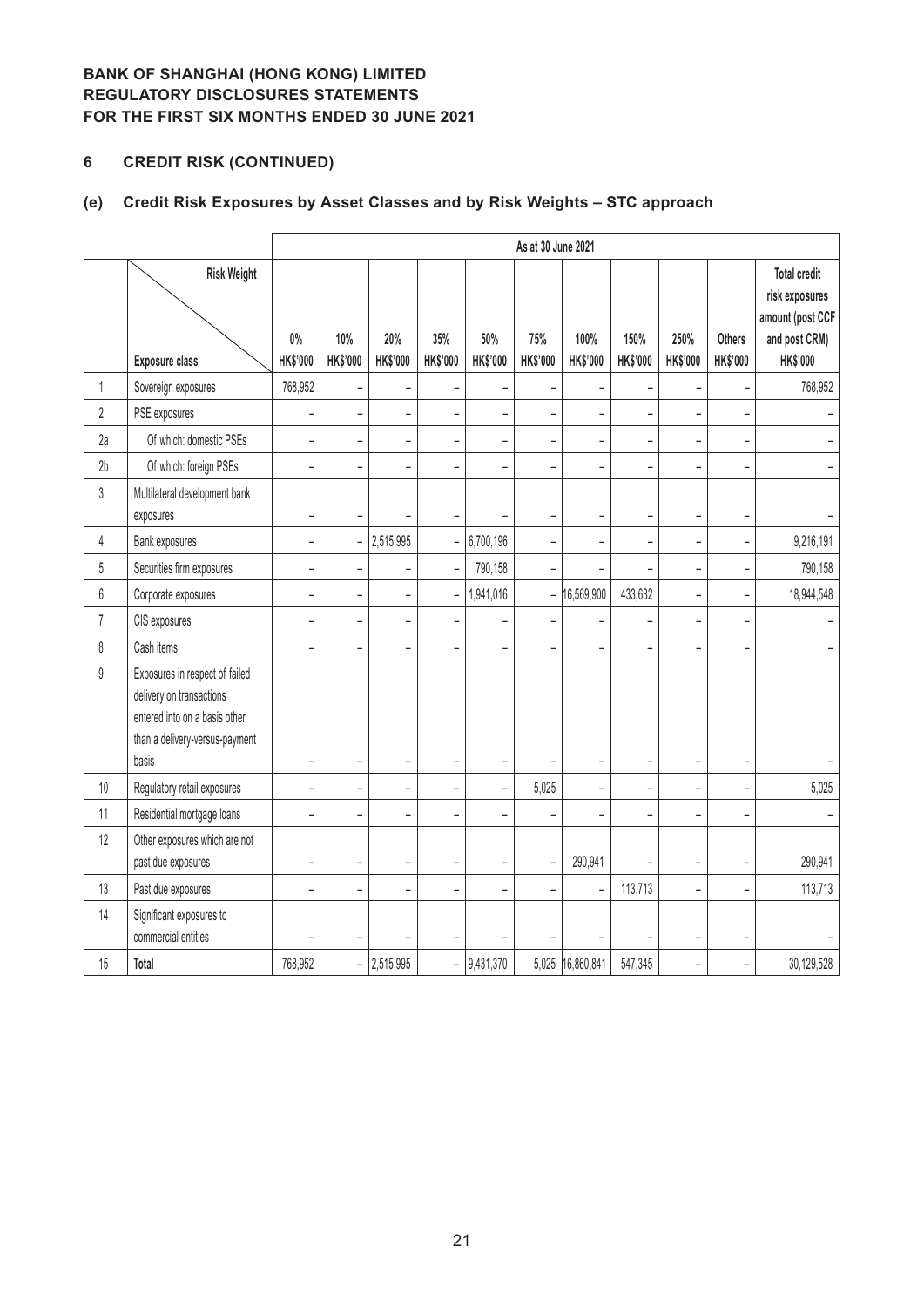# **7 COUNTERPARTY CREDIT RISK ("CCR")**

# **(a) Analysis of Counterparty Default Risk Exposures (Other than those to CCPs) by Approaches**

|                |                                                 | As at 30 June 2021                                 |                               |                                      |                                                                                          |                                                          |                               |  |  |
|----------------|-------------------------------------------------|----------------------------------------------------|-------------------------------|--------------------------------------|------------------------------------------------------------------------------------------|----------------------------------------------------------|-------------------------------|--|--|
|                |                                                 | <b>Replacement</b><br>cost (RC)<br><b>HK\$'000</b> | <b>PFE</b><br><b>HK\$'000</b> | <b>Effect EPE</b><br><b>HK\$'000</b> | Alpha $(\alpha)$<br>used for<br>computing<br>default risk<br>exposure<br><b>HK\$'000</b> | Default risk<br>exposure<br>after CRM<br><b>HK\$'000</b> | <b>RWA</b><br><b>HK\$'000</b> |  |  |
| 1              | SA - CCR approach (for<br>derivative contracts) | 13,635                                             | 49,093                        |                                      | 1.4                                                                                      | 87,819                                                   | 34,708                        |  |  |
| 1a             | CEM (for derivative contracts)                  |                                                    |                               |                                      | 1.4                                                                                      |                                                          |                               |  |  |
| 2              | IMM (CCR) approach                              |                                                    |                               |                                      |                                                                                          |                                                          |                               |  |  |
| $\mathfrak{Z}$ | Simple Approach (for SFTs)                      |                                                    |                               |                                      |                                                                                          |                                                          |                               |  |  |
| $\overline{4}$ | Comprehensive Approach<br>(for SFTs)            |                                                    |                               |                                      |                                                                                          |                                                          |                               |  |  |
| 5              | VaR (for SFTs)                                  |                                                    |                               |                                      |                                                                                          |                                                          |                               |  |  |
| 6              | Total                                           |                                                    |                               |                                      |                                                                                          |                                                          | 34,708                        |  |  |

### **(b) CVA Capital Charge**

|   |                                                                                       | As at 30 June 2021                     |                               |
|---|---------------------------------------------------------------------------------------|----------------------------------------|-------------------------------|
|   |                                                                                       | (a)                                    | (b)                           |
|   |                                                                                       | <b>EAD post CRM</b><br><b>HK\$'000</b> | <b>RWA</b><br><b>HK\$'000</b> |
|   | Netting sets for which CVA capital charge is calculated by the advanced CVA<br>method |                                        |                               |
|   | (i) VaR (after application of multiplication factor if applicable)                    |                                        |                               |
| 2 | (ii) Stressed VaR (after application of multiplication factor if applicable)          |                                        |                               |
| 3 | Netting sets for which CVA capital charge is calculated by the standardized           |                                        |                               |
|   | CVA method                                                                            | 87,819                                 | 29,875                        |
| 4 | <b>Total</b>                                                                          | 87,819                                 | 29,875                        |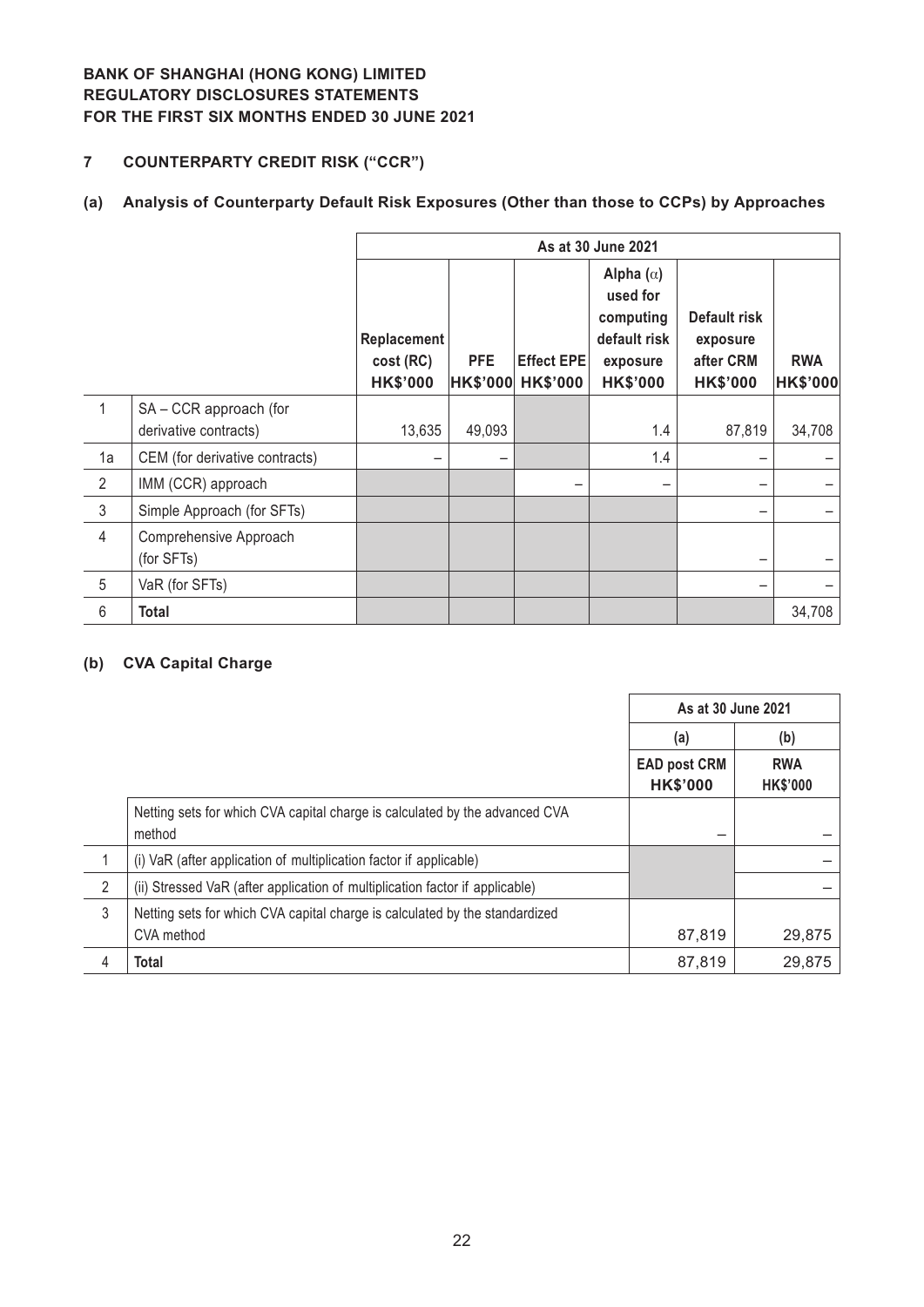### **7 COUNTERPARTY CREDIT RISK ("CCR") (CONTINUED)**

### **(c) Counterparty Default Risk Exposures (Other than those to CCPs) by Asset Classes and by Risk Weights – for STC approach**

|                |                                                     |                          |                          |                          |                          |                        | As at 30 June 2021       |                          |                          |                          |                                  |                                                                       |
|----------------|-----------------------------------------------------|--------------------------|--------------------------|--------------------------|--------------------------|------------------------|--------------------------|--------------------------|--------------------------|--------------------------|----------------------------------|-----------------------------------------------------------------------|
|                | <b>Risk Weight</b><br><b>Exposure class</b>         | $0\%$<br><b>HK\$'000</b> | 10%<br><b>HK\$'000</b>   | 20%<br><b>HK\$'000</b>   | 35%<br><b>HK\$'000</b>   | 50%<br><b>HK\$'000</b> | 75%<br><b>HK\$'000</b>   | 100%<br><b>HK\$'000</b>  | 150%<br><b>HK\$'000</b>  | 250%<br><b>HK\$'000</b>  | <b>Others</b><br><b>HK\$'000</b> | <b>Total default</b><br>risk exposure<br>after CRM<br><b>HK\$'000</b> |
| 1              | Sovereign exposures                                 |                          | $\overline{\phantom{0}}$ |                          | ۰                        |                        |                          |                          |                          |                          |                                  |                                                                       |
| $\overline{2}$ | PSE exposures                                       |                          | $\overline{\phantom{0}}$ | $\equiv$                 | $\equiv$                 |                        | $\sim$                   |                          |                          |                          |                                  |                                                                       |
| 2a             | Of which: domestic<br><b>PSEs</b>                   | -                        | $\overline{\phantom{0}}$ | $\equiv$                 | $\equiv$                 | $\sim$                 | $\equiv$                 | $\overline{\phantom{a}}$ | $\overline{\phantom{a}}$ | $\overline{\phantom{a}}$ | $\overline{\phantom{a}}$         |                                                                       |
| 2 <sub>b</sub> | Of which: foreign PSEs                              |                          | $\overline{\phantom{a}}$ | $\overline{\phantom{0}}$ | $\overline{\phantom{a}}$ |                        | $\overline{\phantom{0}}$ |                          | $\overline{\phantom{m}}$ |                          | $\overline{\phantom{0}}$         |                                                                       |
| $\mathfrak{z}$ | Multilateral development<br>bank exposures          |                          | $\overline{\phantom{0}}$ |                          |                          |                        |                          |                          |                          |                          |                                  |                                                                       |
| 4              | Bank exposures                                      | $\overline{\phantom{0}}$ | $\qquad \qquad -$        | 31,468                   | $\overline{\phantom{0}}$ | 55,875                 | $\overline{\phantom{0}}$ | $\overline{\phantom{a}}$ | $\overline{\phantom{0}}$ | $\overline{\phantom{0}}$ | $\overline{\phantom{0}}$         | 87,343                                                                |
| 5              | Securities firm exposures                           | $\overline{\phantom{0}}$ | $\overline{\phantom{0}}$ | $\overline{\phantom{0}}$ | $\overline{\phantom{0}}$ |                        | $\overline{\phantom{0}}$ |                          | $\overline{\phantom{0}}$ |                          | $\overline{\phantom{0}}$         |                                                                       |
| 6              | Corporate exposures                                 | $\overline{\phantom{0}}$ | $\overline{\phantom{0}}$ | $\overline{\phantom{0}}$ | $\overline{\phantom{0}}$ |                        | $\qquad \qquad -$        | 476                      | $\overline{\phantom{0}}$ | $\overline{\phantom{0}}$ | $\overline{\phantom{0}}$         | 476                                                                   |
| 7              | CIS exposures                                       | -                        | $\overline{\phantom{0}}$ | -                        | ۳                        |                        | ÷                        |                          | $\overline{\phantom{a}}$ | $\equiv$                 | $\overline{\phantom{a}}$         |                                                                       |
| 8              | Regulatory retail exposures                         | $\overline{\phantom{0}}$ | $\qquad \qquad -$        | -                        | $\qquad \qquad -$        |                        | $\overline{\phantom{0}}$ |                          | $\qquad \qquad$          | -                        | $\qquad \qquad$                  |                                                                       |
| $\mathsf g$    | Residential mortgage loans                          | ۳                        | $\overline{\phantom{0}}$ | $\overline{\phantom{0}}$ | $\overline{\phantom{0}}$ |                        | $\overline{\phantom{0}}$ |                          | $\overline{\phantom{a}}$ |                          | $\overline{\phantom{0}}$         |                                                                       |
| 10             | Other exposures which are<br>not past due exposures |                          | -                        |                          | ÷                        |                        |                          |                          |                          |                          |                                  |                                                                       |
| 11             | Significant exposures to<br>commercial entities     |                          | $\overline{\phantom{0}}$ |                          | ۰                        |                        | $\overline{\phantom{a}}$ |                          |                          |                          |                                  |                                                                       |
| 12             | Total                                               | $\overline{\phantom{0}}$ | $\qquad \qquad -$        | 31,468                   | $\overline{\phantom{0}}$ | 55,875                 | $\overline{\phantom{0}}$ | 476                      | $\overline{\phantom{0}}$ | $\overline{\phantom{0}}$ |                                  | 87,819                                                                |

### **(d) Composition of Collateral for Counterparty Default Risk Exposures (including those for Contracts or Transactions Cleared through CCPs)**

|                          |                                      | As at 30 June 2021                              |                               |                                    |                                           |                                         |  |  |  |  |
|--------------------------|--------------------------------------|-------------------------------------------------|-------------------------------|------------------------------------|-------------------------------------------|-----------------------------------------|--|--|--|--|
|                          |                                      | <b>Derivative contracts</b>                     |                               |                                    | <b>SFTs</b>                               |                                         |  |  |  |  |
|                          |                                      | Fair value of recognized<br>collateral received |                               | Fair value of posted<br>collateral | Fair value of<br>recognized               | Fair value of                           |  |  |  |  |
|                          | <b>Segregated</b><br><b>HK\$'000</b> | Unsegregated<br><b>HK\$'000</b>                 | Segregated<br><b>HK\$'000</b> | Unsegregated<br><b>HK\$'000</b>    | collateral<br>received<br><b>HK\$'000</b> | posted<br>collateral<br><b>HK\$'000</b> |  |  |  |  |
| Cash - domestic currency |                                      |                                                 |                               |                                    |                                           |                                         |  |  |  |  |
| Cash - other currencies  |                                      | 36,632                                          |                               | 24,382                             |                                           |                                         |  |  |  |  |
| Corporate bonds          | -                                    |                                                 |                               |                                    |                                           |                                         |  |  |  |  |
| <b>Total</b>             |                                      | 36,632                                          |                               | 24,382                             |                                           |                                         |  |  |  |  |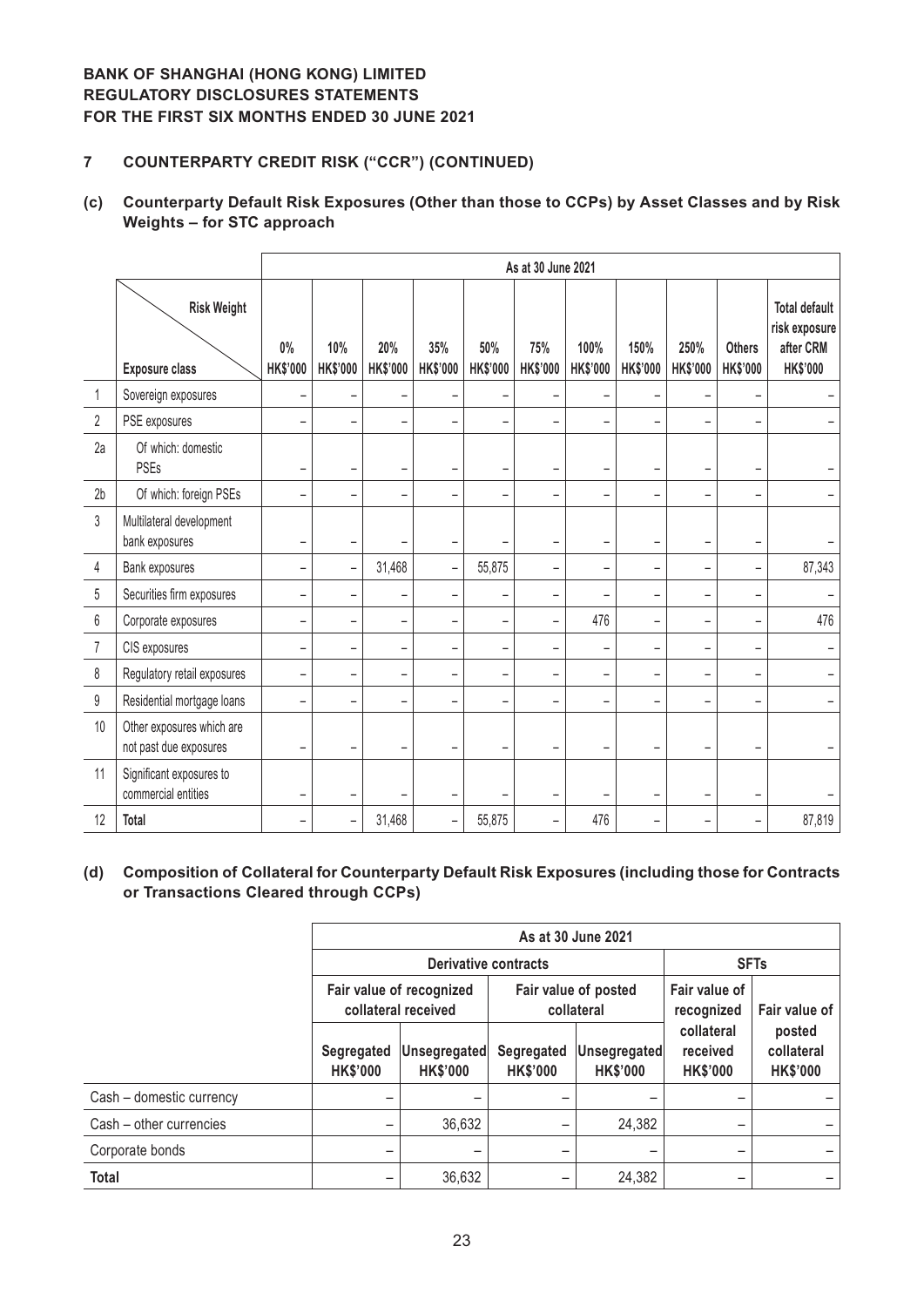### **8 MARKET RISK UNDER STANDARDIZED APPROACH**

|                |                                                     | As at 30 June 2021 |
|----------------|-----------------------------------------------------|--------------------|
|                |                                                     | (a)                |
|                |                                                     | <b>RWA</b>         |
|                |                                                     | <b>HK\$'000</b>    |
|                | <b>Outright product exposures</b>                   |                    |
| 1              | Interest rate exposures (general and specific risk) | 29,588             |
| $\overline{2}$ | Equity exposures (general and specific risk)        |                    |
| 3              | Foreign exchange (including gold) exposures         | 801,000            |
| $\overline{4}$ | Commodity exposures                                 |                    |
|                | <b>Option exposures</b>                             |                    |
| 5              | Simplified approach                                 |                    |
| 6              | Delta-plus approach                                 |                    |
| $\overline{7}$ | Other approach                                      |                    |
| 8              | Securitization exposures                            |                    |
| $9\,$          | <b>Total</b>                                        | 830,588            |

#### **9 INTERNATIONAL CLAIMS**

International claims are exposures of counterparties based on the location of the counterparties after taking into account the transfer of risk. For a claim guaranteed by a party situated in a country different from the counterparty, risk will be transferred to the country of the guarantor. For a claim on the branch of a bank, the risk will be transferred to the country where its head office is situated. Claims on individual countries or areas, after risk transfer, amounting to 10% or more of the aggregate international claims are shown as follows:

| <b>In HK\$'000</b>          |           |                              |                       | Non-bank private sector                     |            |  |
|-----------------------------|-----------|------------------------------|-----------------------|---------------------------------------------|------------|--|
|                             |           | <b>Banks Official sector</b> | Non-bank<br>financial | Non-financial<br>institution private sector | Total      |  |
| As at 30 June 2021:         |           |                              |                       |                                             |            |  |
| Developed countries         | 1,630,483 |                              | 118,926               | 448,404                                     | 2,197,813  |  |
| Offshore centers            | 1,031,165 |                              | 2,245,306             | 2,985,152                                   | 6,261,623  |  |
| of which Hong Kong SAR      | 1,025,387 |                              | 2,245,306             | 2,619,945                                   | 5,890,638  |  |
| Developing Asia and Pacific | 1,539,635 |                              | 2,231,983             | 12,383,335                                  | 16,154,953 |  |
| of which China              | 1,515,771 |                              | 2,154,439             | 12, 157, 855                                | 15,828,065 |  |
|                             | 4,201,283 |                              | 4,596,215             | 15,816,891                                  | 24,614,389 |  |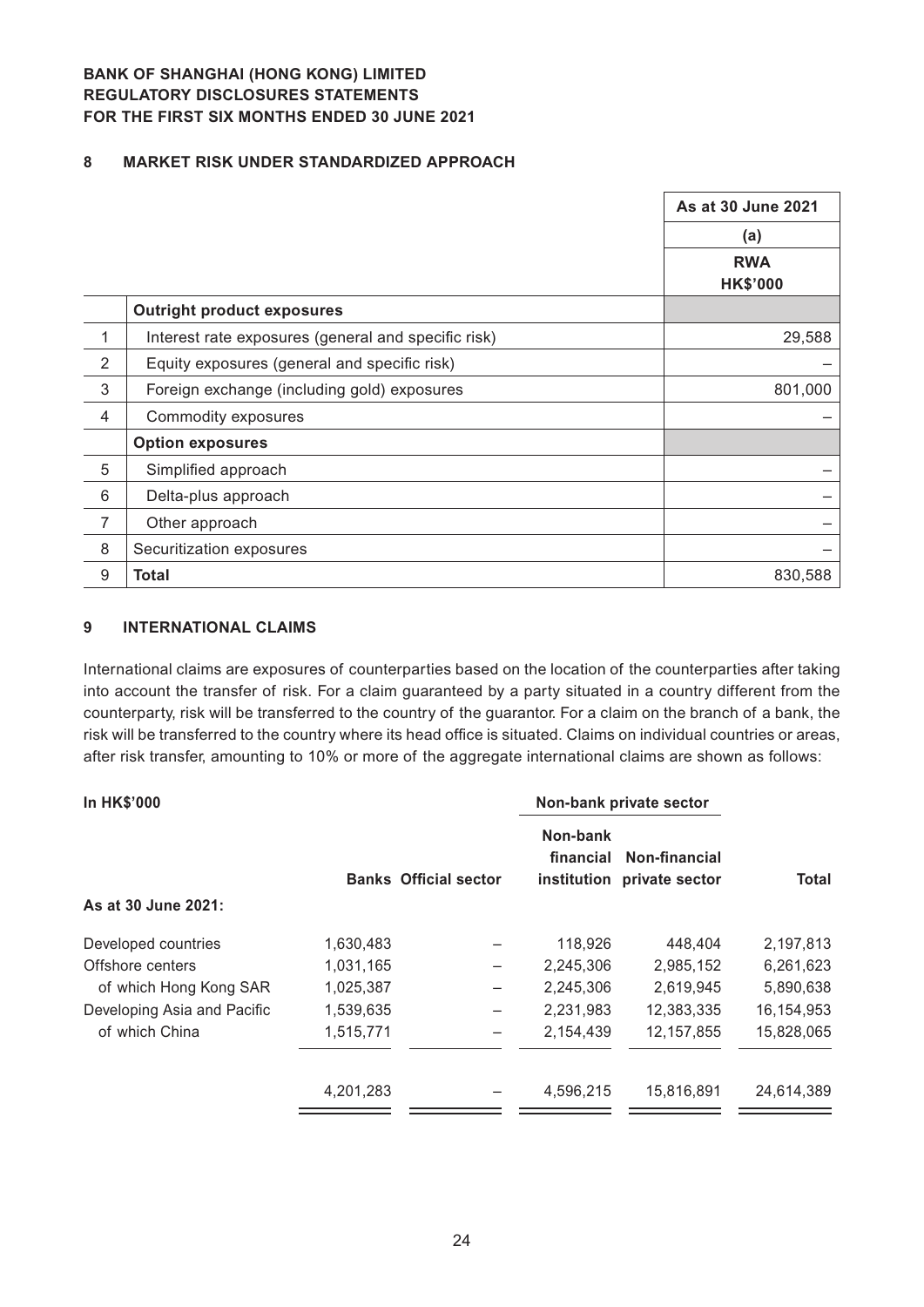### **9 INTERNATIONAL CLAIMS (CONTINUED)**

|                             |           |                              |                       | Non-bank private sector                     | <b>Total</b> |  |
|-----------------------------|-----------|------------------------------|-----------------------|---------------------------------------------|--------------|--|
| As at 31 December 2020:     |           | <b>Banks Official sector</b> | Non-bank<br>financial | Non-financial<br>institution private sector |              |  |
| Developed countries         | 783,274   |                              | 120.799               | 477.056                                     | 1,381,129    |  |
| Offshore centers            | 532,537   |                              | 2,337,583             | 4,022,043                                   | 6,892,163    |  |
| of which Hong Kong SAR      | 390,150   |                              | 2,337,583             | 3,593,108                                   | 6,320,841    |  |
| Developing Asia and Pacific | 1,125,795 |                              | 2,910,053             | 11.796.665                                  | 15,832,513   |  |
| of which China              | 1,101,873 |                              | 2,910,053             | 11,571,590                                  | 15,583,516   |  |
|                             | 2,441,606 |                              | 5,368,435             | 16,295,764                                  | 24,105,805   |  |

The geographical analysis has taken into account the transfer of risk.

### **10 FURTHER ANALYSIS OF LOANS AND ADVANCES TO CUSTOMERS**

#### **(a) Gross loans and advances to customers by industry sector**

|                                                               | 30 June 2021 |             | 31 December 2020 |             |
|---------------------------------------------------------------|--------------|-------------|------------------|-------------|
|                                                               |              | % of gross  |                  | % of gross  |
|                                                               |              | advances    |                  | advances    |
|                                                               |              | covered by  |                  | covered by  |
|                                                               | HK\$'000     | collaterals | HK\$'000         | collaterals |
| Gross loans and advances to customers<br>for use in Hong Kong |              |             |                  |             |
| Industrial, commercial and financial sectors                  |              |             |                  |             |
| - property development                                        | 1,399,750    | 50.5        | 1,128,742        | 47.6        |
| - property investment                                         | 608,772      | 100.0       |                  |             |
| - financial concerns                                          | 6,306,509    | 18.9        | 6,456,091        | 21.9        |
| - wholesale and retail trade                                  |              |             | 25,583           |             |
| - manufacturing                                               | 813,632      | 15.7        | 879,423          | 50.3        |
| - transport and transport equipment                           | 199,722      |             | 199,654          |             |
| - others                                                      | 962,984      | 57.6        | 463,018          | 65.4        |
|                                                               | 10,291,369   | 31.0        | 9,152,511        | 28.2        |
| <b>Individuals</b>                                            | 40,530       |             | 45,505           |             |
| Total gross loans and advances for use in                     |              |             |                  |             |
| <b>Hong Kong</b>                                              | 10,331,899   | 30.9        | 9,198,016        | 28.1        |
| <b>Trade finance</b>                                          | 153,970      |             | 148,784          |             |
| Gross loans and advances for use outside<br><b>Hong Kong</b>  | 9,768,178    | 17.2        | 11,251,403       | 24.3        |
|                                                               |              |             |                  |             |
| Gross loans and advances to customers                         | 20,254,047   | 24.1        | 20,598,203       | 25.8        |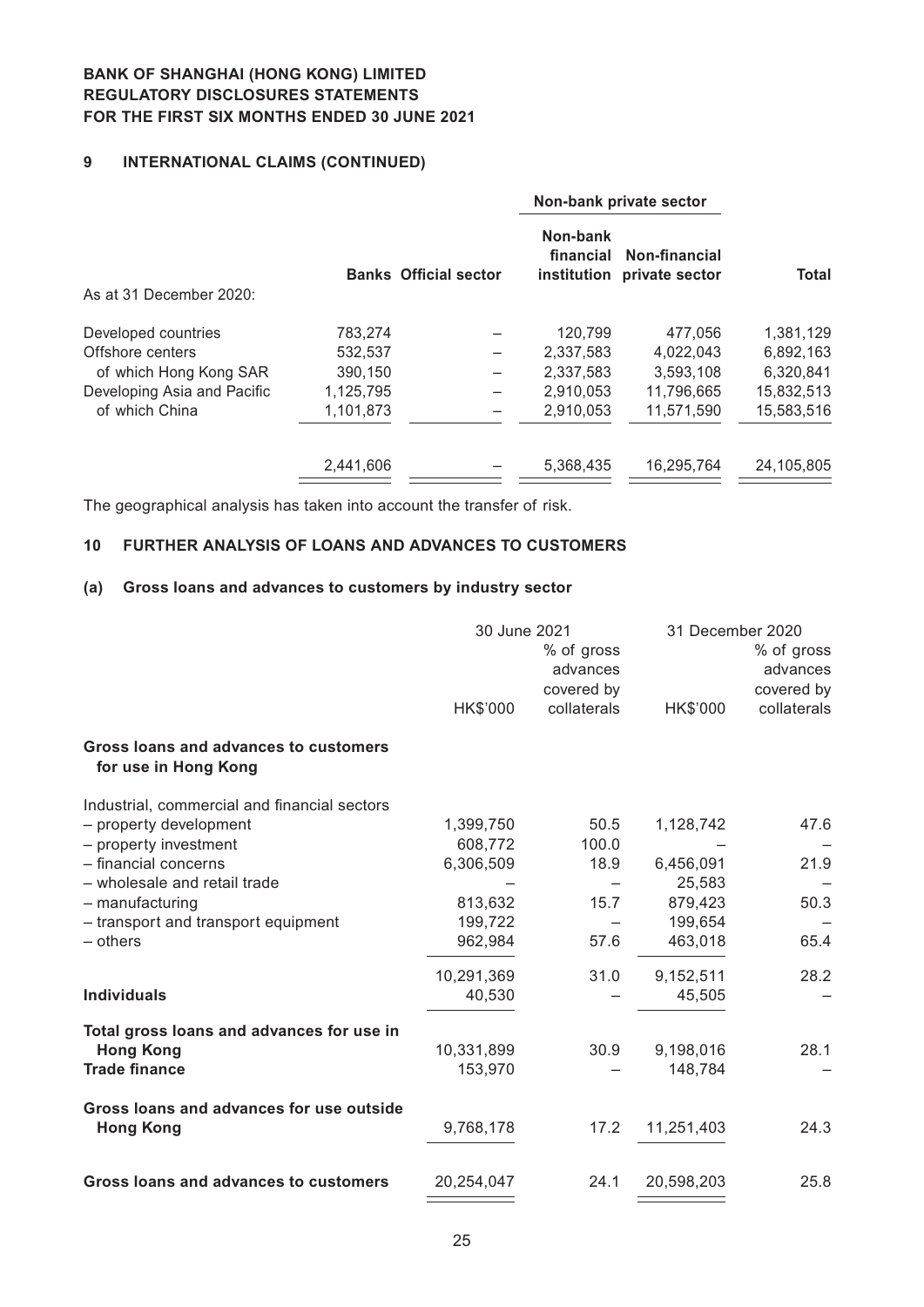### **10 FURTHER ANALYSIS OF LOANS AND ADVANCES TO CUSTOMERS (CONTINUED)**

#### **(b) Segmental analysis of loans and advances to customers by geographical area**

Loans and advances to customers by geographical area are classified according to the location of the counterparties after taking into account the transfer of risk. In general, risk transfer applies when a loan is guaranteed by a party located in an area that is different from that of the counterparty.

|                     | Gross       | Stage 3   |           |            |            |
|---------------------|-------------|-----------|-----------|------------|------------|
|                     | loans and   | impaired  | Overdue   |            |            |
|                     | advances to | loans and | loans and | Stage 3    | Stage 1&2  |
|                     | customers   | advances  | advances  | <b>ECL</b> | <b>ECL</b> |
|                     | HK\$'000    | HK\$'000  | HK\$'000  | HK\$'000   | HK\$'000   |
| At 30 June 2021     |             |           |           |            |            |
| - Hong Kong         | 7,073,060   |           |           |            | (127, 421) |
| - Mainland China    | 12,514,800  | 248,478   | 248,478   | (137, 623) | (74, 524)  |
| - Others            | 666,187     |           |           |            | (10, 740)  |
|                     | 20,254,047  | 248,478   | 248,478   | (137, 623) | (212, 685) |
| At 31 December 2020 |             |           |           |            |            |
| - Hong Kong         | 7,439,365   |           |           |            | (121, 561) |
| - Mainland China    | 12,507,249  | 503,902   | 503,902   | (248, 849) | (93, 721)  |
| - Others            | 651,589     |           |           |            | (14, 112)  |
|                     | 20,598,203  | 503,902   | 503,902   | (248, 849) | (229, 394) |
|                     |             |           |           |            |            |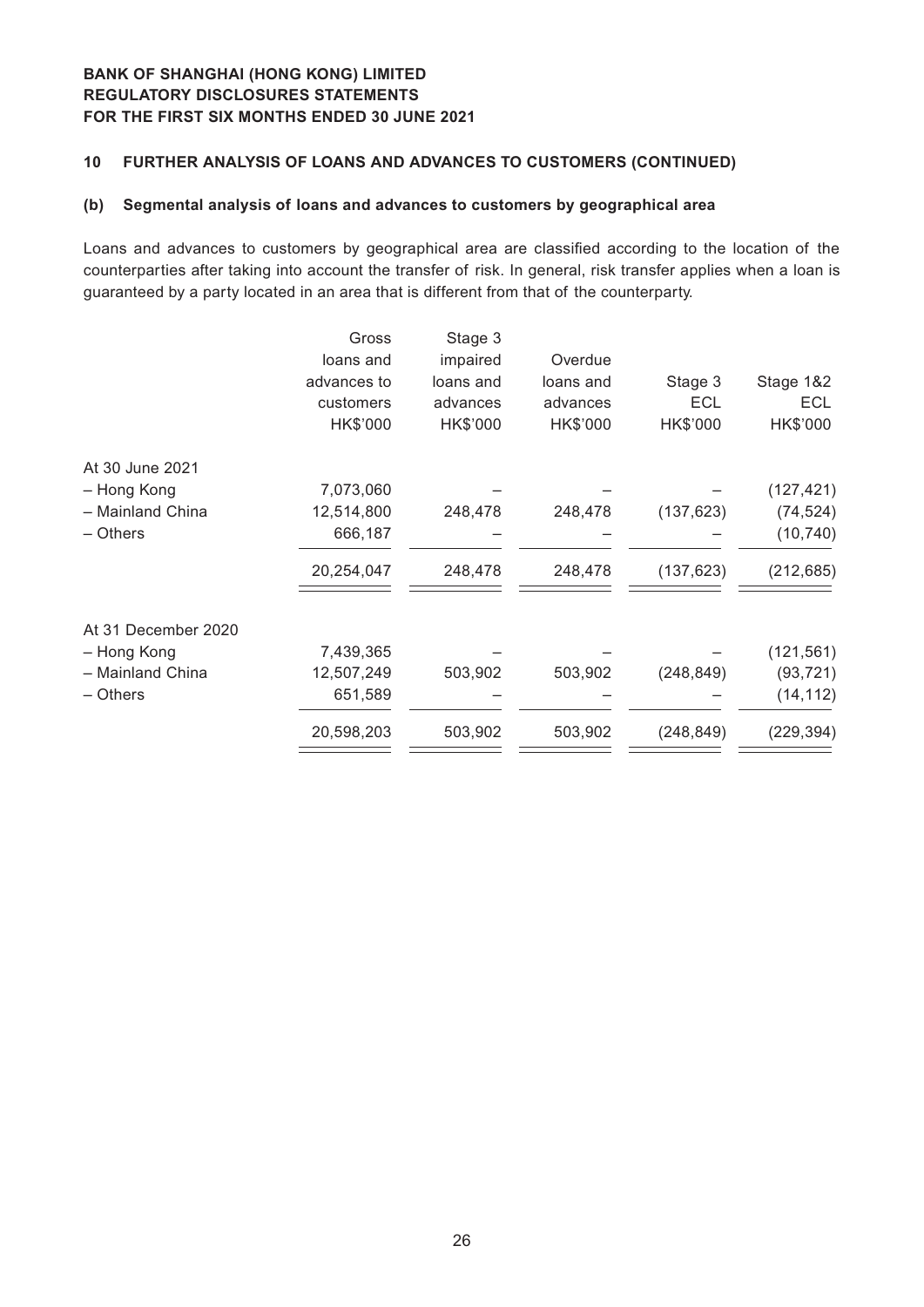### **10 FURTHER ANALYSIS OF LOANS AND ADVANCES TO CUSTOMERS (CONTINUED)**

#### **(c) Overdue loans and advances to customers**

The overdue loans and advances of the Company are analysed as follows:

|                                                                                                                   | As at 30 June 2021 |                                                     | As at 31 December 2020 |                                                     |
|-------------------------------------------------------------------------------------------------------------------|--------------------|-----------------------------------------------------|------------------------|-----------------------------------------------------|
|                                                                                                                   | HK\$'000           | % of gross<br>loans and<br>advances to<br>customers | HK\$'000               | % of gross<br>loans and<br>advances to<br>customers |
| Six months or less but over three months                                                                          |                    |                                                     |                        |                                                     |
| One year or less but over six months                                                                              |                    |                                                     | 503,902                | 2.45                                                |
| Over one year                                                                                                     | 248,478            | 1.23                                                |                        |                                                     |
|                                                                                                                   | 248,478            | 1.23                                                | 503,902                | 2.45                                                |
| Allowance for credit and other losses made<br>in respect of the above overdue loans and<br>advances               | 137,623            |                                                     | 248,849                |                                                     |
| Current market value of collateral held<br>against the covered portion of the above<br>overdue loans and advances |                    |                                                     |                        |                                                     |
| Covered portion of the above overdue loans<br>and advances                                                        |                    |                                                     |                        |                                                     |
| Uncovered portion of the above overdue<br>loans and advances                                                      | 248,478            |                                                     | 503,902                |                                                     |

### **(d) Rescheduled loans and advances**

The rescheduled loans and advances of the Company are analysed as follows:

|                                | As at 30 June 2021 |                                                     | As at 31 December 2020 |                                                     |
|--------------------------------|--------------------|-----------------------------------------------------|------------------------|-----------------------------------------------------|
|                                | HK\$'000           | % of gross<br>loans and<br>advances to<br>customers | HK\$'000               | % of gross<br>loans and<br>advances to<br>customers |
| Rescheduled loans and advances |                    |                                                     |                        |                                                     |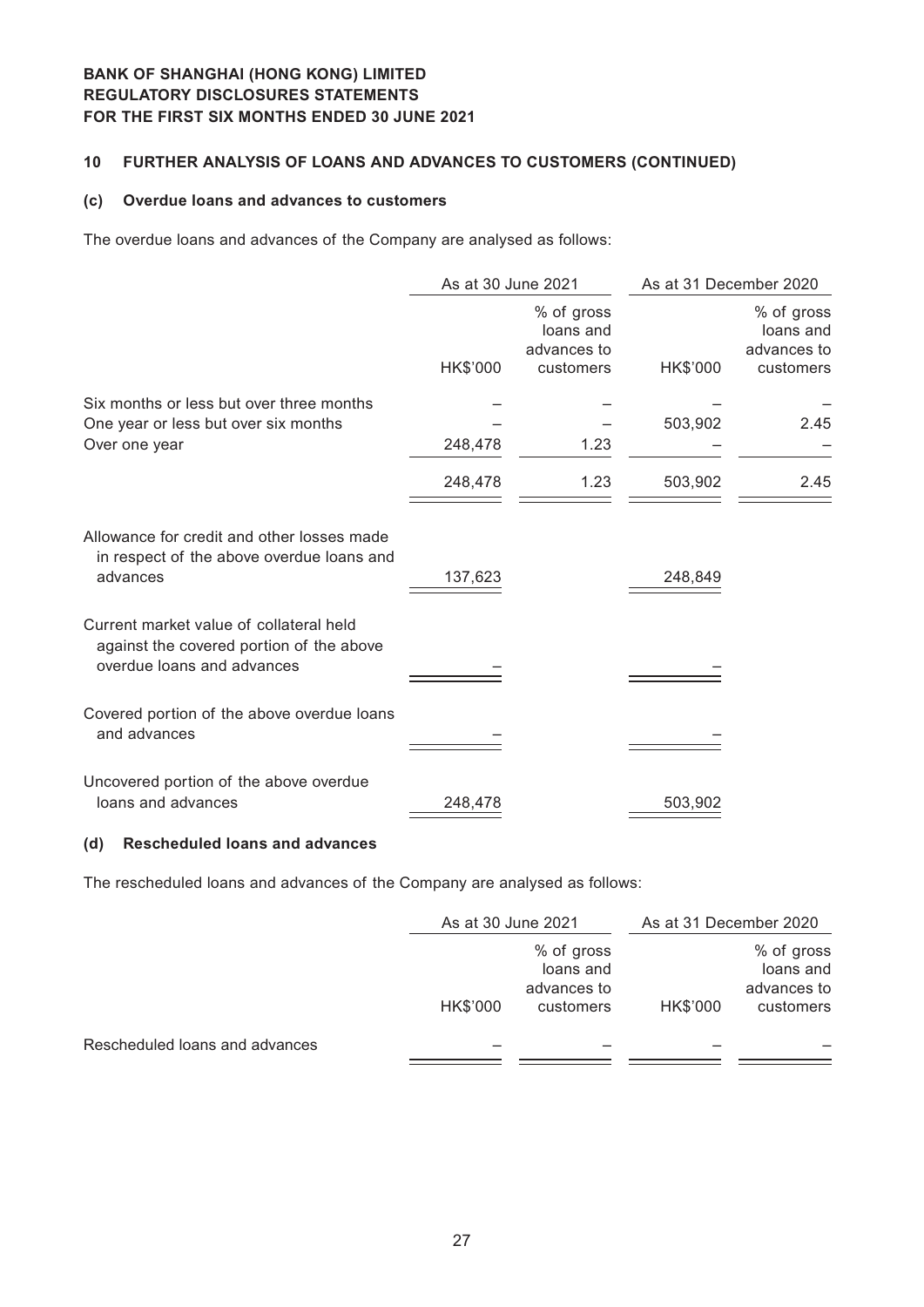### **10 FURTHER ANALYSIS OF LOANS AND ADVANCES TO CUSTOMERS (CONTINUED)**

#### **(e) Repossessed assets**

There were no repossessed assets as at 30 June 2021 and 31 December 2020.

#### **(f) Overdue other assets**

The overdue other assets of the Company are analysed as follows:

|                                          |          | As at 30 June As at 31 December |
|------------------------------------------|----------|---------------------------------|
|                                          | 2021     | 2020                            |
|                                          | HK\$'000 | HK\$'000                        |
| Less than three months                   | 1.459    | 1,818                           |
| Six months or less but over three months | 572      |                                 |
| One year or less but over six months     | 1,820    | 37,882                          |
| Over one year                            | 6,405    |                                 |
|                                          | 10,256   | 39,700                          |

#### **(g) Further analysis of loans and advances to customers**

Impaired loans and advances, overdue loans and advances, Stage 3 ECL and Stage 1&2 ECL, in respect of industry sectors representing not less than 10% of gross loans and advances to customers are analysed as follows:

|                                                             |                                            | 30 June 2021                              |                         |                                      |  |
|-------------------------------------------------------------|--------------------------------------------|-------------------------------------------|-------------------------|--------------------------------------|--|
|                                                             | Impaired loans<br>and advances<br>HK\$'000 | Overdue loans<br>and advances<br>HK\$'000 | Stage 3 ECL<br>HK\$'000 | Stage 1&2 ECL<br>HK\$'000            |  |
| Financial concerns                                          |                                            |                                           |                         | (62, 308)                            |  |
| Property development<br>Manufacturing                       | 248,478                                    | 248,478                                   | (137, 623)              | (18, 893)<br>(36, 290)               |  |
|                                                             |                                            | 31 December 2020                          |                         |                                      |  |
|                                                             | Impaired loans<br>and advances<br>HK\$'000 | Overdue loans<br>and advances<br>HK\$'000 | Stage 3 ECL<br>HK\$'000 | Stage 1&2 ECL<br>HK\$'000            |  |
| Financial concerns<br>Property development<br>Manufacturing | 503,902                                    | 503,902                                   | (248, 849)              | (102, 614)<br>(30, 458)<br>(32, 758) |  |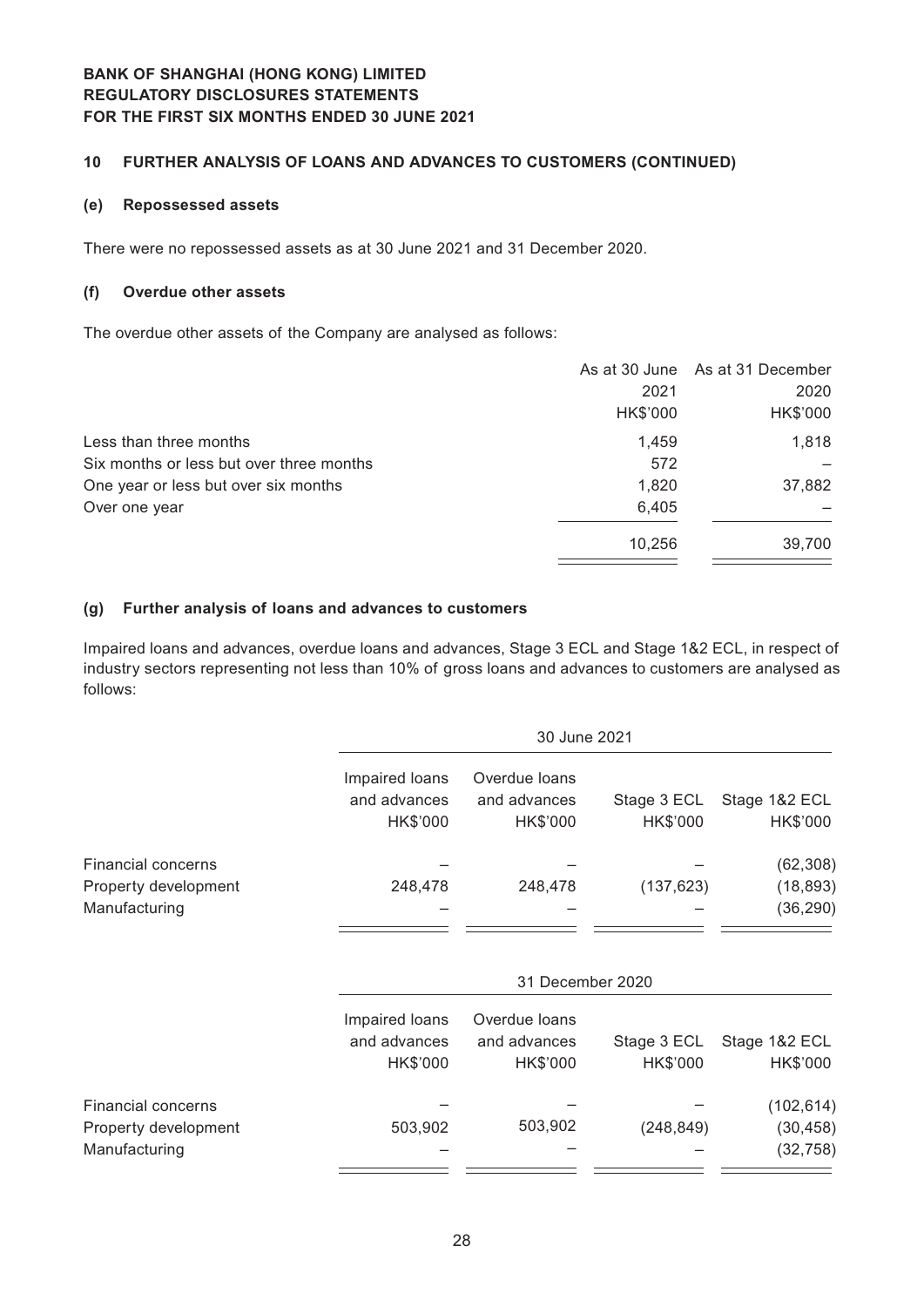#### **11 MAINLAND ACTIVITIES**

|    |                                                                                    | <b>On-balance</b><br>sheet | <b>Off-balance</b><br>sheet |                 |
|----|------------------------------------------------------------------------------------|----------------------------|-----------------------------|-----------------|
|    |                                                                                    | exposure                   | exposure                    | <b>Total</b>    |
|    | As at 30 June 2021                                                                 | <b>HK\$'000</b>            | <b>HK\$'000</b>             | <b>HK\$'000</b> |
|    |                                                                                    |                            |                             |                 |
| 1. | Central government, central government-owned                                       |                            |                             |                 |
|    | entities and their subsidiaries and joint ventures (JVs)                           | 2,998,733                  |                             | 2,998,733       |
| 2. | Local governments, local government-owned entities                                 |                            |                             |                 |
|    | and their subsidiaries and JVs                                                     | 2,553,651                  |                             | 2,553,651       |
| 3. | PRC nationals residing in Mainland China or other                                  |                            |                             |                 |
|    | entities incorporated in Mainland China and their                                  |                            |                             |                 |
|    | subsidiaries and JVs                                                               | 8,033,763                  |                             | 8,033,763       |
| 4. | Other entities of central government not reported in                               |                            |                             |                 |
|    | item 1 above                                                                       | 2,004,102                  |                             | 2,004,102       |
| 5. | Other entities of local governments not reported in                                |                            |                             |                 |
|    | item 2 above                                                                       | 378,601                    | 271,773                     | 650,374         |
| 6. | PRC nationals residing outside Mainland China or                                   |                            |                             |                 |
|    | entities incorporated outside Mainland China where                                 |                            |                             |                 |
|    | the credit is granted for use in Mainland China                                    | 2,090,350                  |                             | 2,090,350       |
| 7. | Other counterparties where the exposures are                                       |                            |                             |                 |
|    | considered by the reporting institution to be non-bank<br>Mainland China exposures | 3,655,698                  | 173,251                     | 3,828,949       |
|    |                                                                                    |                            |                             |                 |
|    |                                                                                    |                            |                             |                 |
|    |                                                                                    | 21,714,898                 | 445,024                     | 22, 159, 922    |
|    |                                                                                    |                            |                             |                 |
|    | Total assets after provision                                                       | 30,685,116                 |                             |                 |
|    |                                                                                    |                            |                             |                 |
|    |                                                                                    |                            |                             |                 |
|    | On-balance sheet exposures as percentage of total assets                           | 70.8%                      |                             |                 |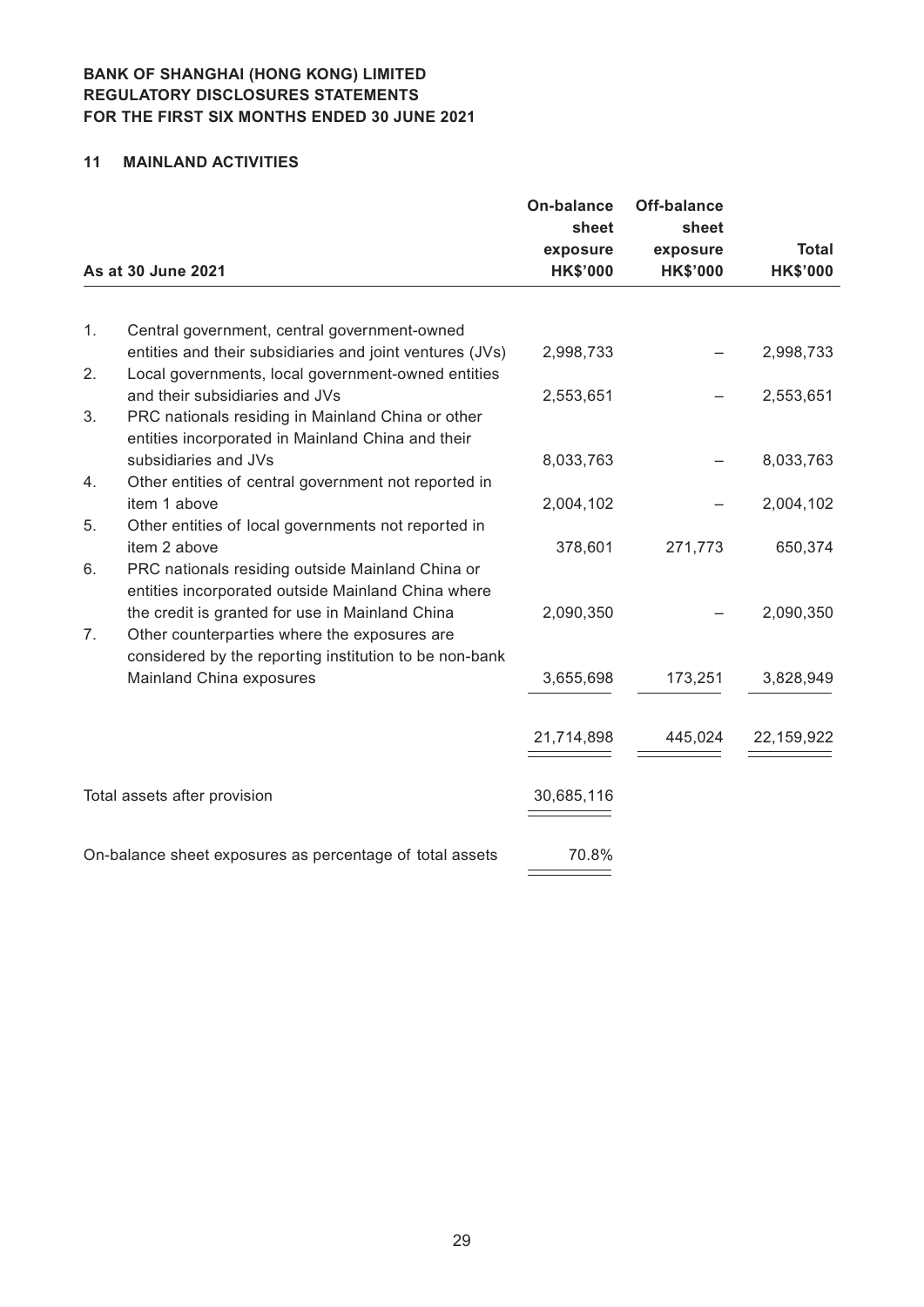# **11 MAINLAND ACTIVITIES (CONTINUED)**

|    |                                                                                                                | <b>On-balance</b><br>sheet | <b>Off-balance</b><br>sheet |                 |
|----|----------------------------------------------------------------------------------------------------------------|----------------------------|-----------------------------|-----------------|
|    |                                                                                                                | exposure                   | exposure                    | <b>Total</b>    |
|    | As at 31 December 2020                                                                                         | <b>HK\$'000</b>            | <b>HK\$'000</b>             | <b>HK\$'000</b> |
|    |                                                                                                                |                            |                             |                 |
| 1. | Central government, central government-owned                                                                   |                            |                             |                 |
| 2. | entities and their subsidiaries and joint ventures (JVs)<br>Local governments, local government-owned entities | 2,902,919                  |                             | 2,902,919       |
|    | and their subsidiaries and JVs                                                                                 | 3,280,481                  |                             | 3,280,481       |
| 3. | PRC nationals residing in Mainland China or other                                                              |                            |                             |                 |
|    | entities incorporated in Mainland China and their<br>subsidiaries and JVs                                      | 8,734,076                  | 1,222                       | 8,735,298       |
| 4. | Other entities of central government not reported in                                                           |                            |                             |                 |
|    | item 1 above                                                                                                   | 1,354,109                  | 144,345                     | 1,498,454       |
| 5. | Other entities of local governments not reported in                                                            |                            |                             |                 |
| 6. | item 2 above<br>PRC nationals residing outside Mainland China or                                               | 504,620                    | 114,502                     | 619,122         |
|    | entities incorporated outside Mainland China where                                                             |                            |                             |                 |
|    | the credit is granted for use in Mainland China                                                                | 2,386,635                  | 76,748                      | 2,463,383       |
| 7. | Other counterparties where the exposures are<br>considered by the reporting institution to be non-bank         |                            |                             |                 |
|    | Mainland China exposures                                                                                       | 2,936,478                  | 26,427                      | 2,962,905       |
|    |                                                                                                                |                            |                             |                 |
|    |                                                                                                                | 22,099,318                 | 363,244                     | 22,462,562      |
|    |                                                                                                                |                            |                             |                 |
|    | Total assets after provision                                                                                   | 29,080,560                 |                             |                 |
|    |                                                                                                                |                            |                             |                 |
|    | On-balance sheet exposures as percentage of total assets                                                       | 76.0%                      |                             |                 |
|    |                                                                                                                |                            |                             |                 |